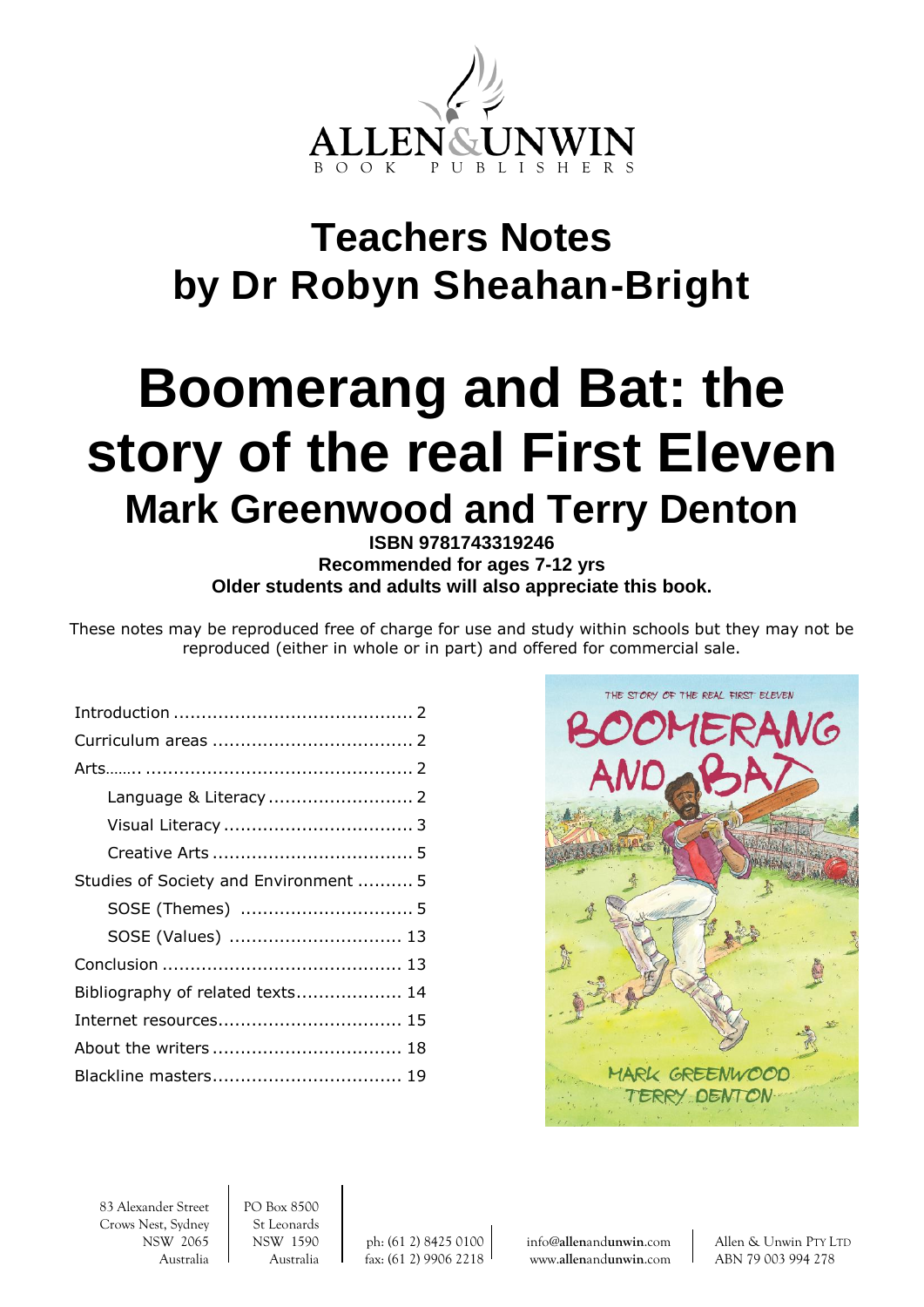## **INTRODUCTION**

'There was no triumphant welcome after the long voyage home.'

In 1868, a group of Aboriginal stockmen became talented cricketers after only a few lessons, and despite being denied permission by the Board for the Proctection of Aborigines to travel overseas, they were encouraged by Charles Lawrence to secretly set off on a journey across the world to play against England's best.

Johnny Mullagh was the star of the team; an 'all-rounder' who led his men to victory on these foreign fields. The team wore caps decorated with the emblem of the boomerang and a bat, and they thrilled their audiences (both on and off the field) with their exceptional cricketing skills and also with their Aboriginal talents with boomerang and spear.

The quote above offers a poignant insight into the tragic 'forgetting' which has blighted our history of indigenous people and their achievements; a loss which successive creative and historical writers have attempted to address in texts like this one.

From the creators of *Jandamarra*, this is the remarkable story of the real first eleven.

Johnny Mullagh and his Aboriginal team-mates were denied their names, their country, and their traditions – but they showed the colonial settlers that, just as they had become talented stockmen, they could also became exceptional cricketers; they could take on the best in whatever 'skill' the colonialists called their own.

But the story is more complex than that. For just as they 'performed' as cricketers, they also performed traditional Aboriginal skills whilst on tour. This provided powerful evidence of the dual European and Aboriginal worlds in which they uncomfortably resided. For they possessed superior skills of both kinds, and enjoyed demonstrating both.

The story of the 1868 tour speaks volumes about Australian Indigenous culture in a white society, and this book will encourage any reader to examine this and other historical accounts of white/Indigenous contact more carefully.

## **CURRICULUM AREAS**

This book might be studied in lower and upper primary, and also lower secondary classrooms. It is relevant in two curriculum areas: **Arts** (Language and Literacy, Visual Literacy, Creative Arts); and **Studies of Society & Environment** (Themes, and Values). Within **SOSE,** it could also be used to explore **Themes** such as:

- The 1868 Aboriginal Team 'First Eleven' Tour
- Indigenous Culture, Identity and History
- National Heroes and Commemorative Celebrations of Australian Identity
- Sporting History

and to explore **Values.** [See notes under individual Curriculum Areas below.]

## **ARTS**

## **LANGUAGE AND LITERACY**

 This book tells an inspiring story of a group of Aboriginal men mastering a traditional form of English sport in the hallowed grounds of Lords and other English cricket grounds. It is, like *Jandamarra,* which was also created by Greenwood and Denton, a true story in which they have elaborated on the text to create scenes drawn from their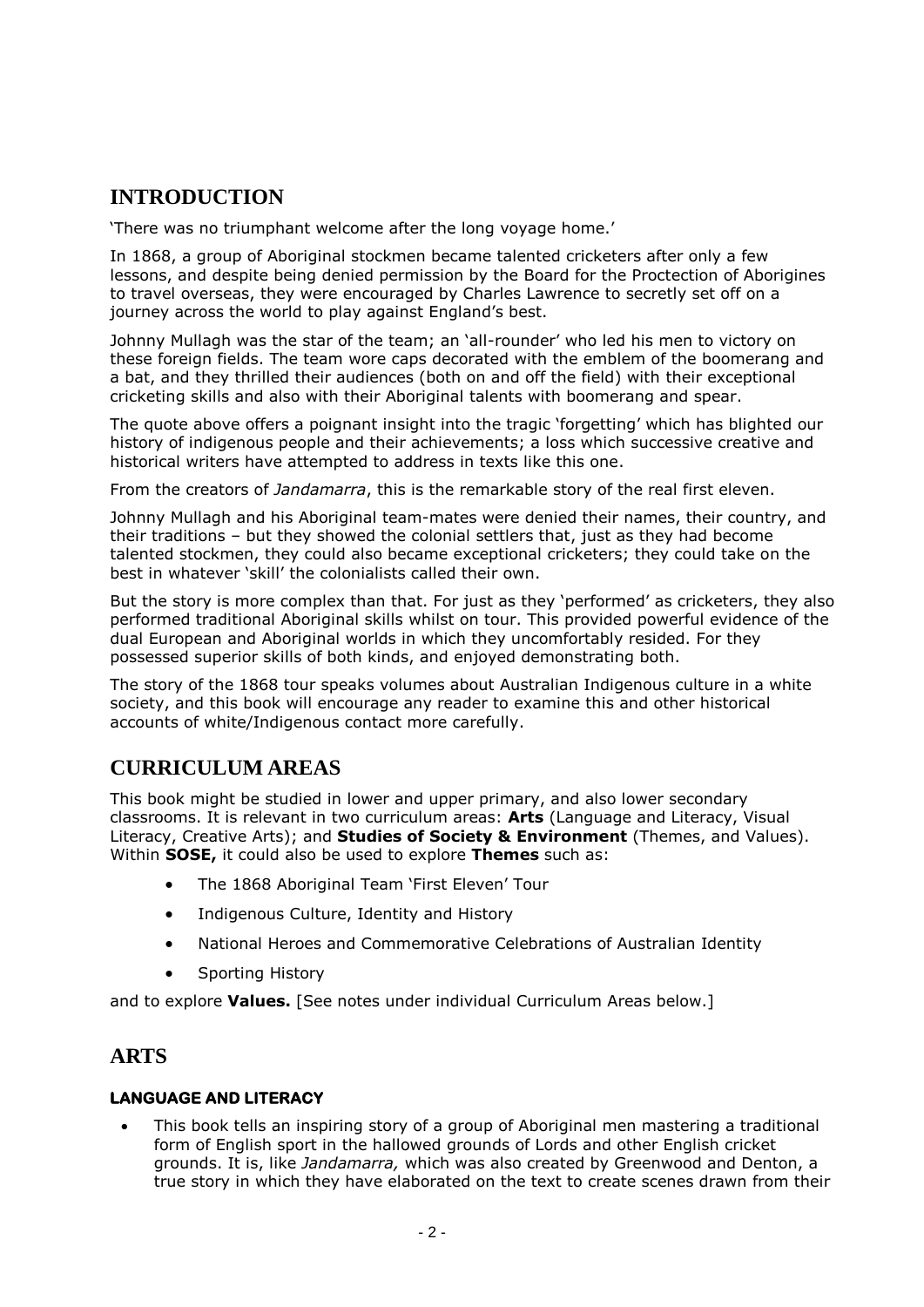imaginations, so that the story might be termed **'faction'**. Invite students to tell the story in their own words. Compare these versions, to highlight the different elements of the story which have had the most impact on them.

 The story employs a **third person narrative voice** allowing distance from the subject of the narrative.

Re-write a section in Johnny Mullagh's voice and see how the story changes.

- Read other **life stories**/picture books by Aboriginal people e.g. Bronwyn Bancroft's *Remembering Lionsville* (2013), Ian Abdulla's *As I Grew Older* (1993); Elaine Russell's *A is for Aunty* (2000); Oodgeroo's *Stradbroke Dreamtime* (1993); *Maybe Tomorrow* by Boori Monty Pryor (2010); *Yumba Days* by Herb Wharton (1999). Discuss and compare them.
- Read and compare to Neridah McMullin's *Knockabout Cricket* Ill. by Ainsley Walters (One Day Hill, 2015).
- Test your students' comprehension after reading the story by answering simple questions. [See [BLM](#page-18-0) 1.]

## **VISUAL LITERACY**

- This work is illustrated in a **picture book format**, using a varied format for each double page spread. Conduct a unit on picture books and encourage students to seek out similar examples of such art. [See **Bibliography**.]
- Discuss the **layout and design** of the book, and of the individual double page spreads within it. The format varies from page to page. How does this effect the reading of the book?
- The **title page** depicts a Clipper ship with some of the 'First Eleven' at the prow. This is quite an ironic image as the ship is taking some of Australia's first inhabitants to England aboard a ship like those which previously delivered their colonial masters (and oppressors) to our shores. What else does this image suggest? What feelings or themes might it evoke for a reader?
- Encourage students to **read for the 'sub-text'** and observe how the pictures and the text work together; how images illuminate meaning, complimenting and enriching the text. Examine several images in the book for their possible meanings. For example, the final frame depicts Johnny beside a billabong. What does it suggest?
- The artist's images are executed in **pen and ink drawings overlayed with painting.** Discuss these techniques and the artist's choice of mediums with your students and then encourage them to create a picture in the same style. [See also [BLM 2.](#page-20-0)]
- What **colours** are particularly evident in this book?
- How does Terry Denton **convey emotions** in his images?
- Discuss the **format, and use of perspective and spatial relationship** in this visual text, in individual **double page spreads**.
- Examine the **front and back cover images**, and discuss their impact on reading the story. For example, on the front cover, Johnny Mullagh is depicted as if high above the other players on the Lord's Cricket Ground. On the back, a scene in which the Aboriginal team are clearly outplaying the local settlers is depicted. Read too, the text on the back cover, and discuss with reference to the topics raised in **SOSE (Themes)** below.
- **The front endpapers** depict a drawing of the team superimposed over a map of the world showing the journey they took from Australia to England. The **back endpapers** depict a series of oval images of each of the players (and the captain) with a caption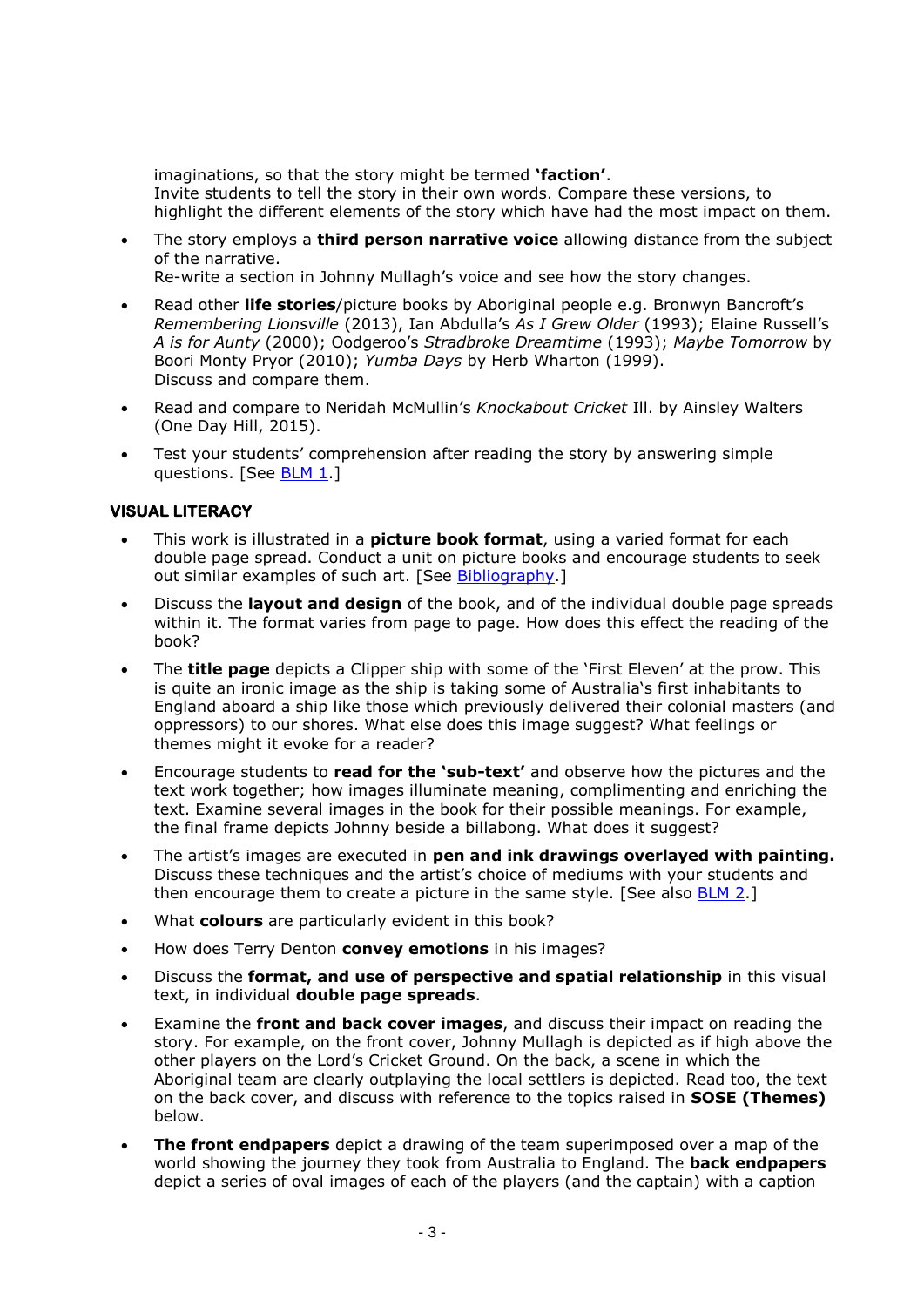describing their Aboriginal and European names, key achievements or particular skills. These act as a framing narrative for the contents of the book. What do they suggest to you?

**Compare** the back endpapers to this display of photographs, below.



*This photo collage was created by Peter Dawson of Hamilton in Victoria to promote the 1868 Aboriginal cricket team tour. Photo: National Museum of Australia.*

 Create a **comic** version of one of the incidents in this book. [See [BLM 4](#page-22-0) for template.] For suitable templates, consult webpages such as 'Comic Strip Layouts' [<http://donnayoung.org/art/comics.htm>](http://donnayoung.org/art/comics.htm)

How important is it for author and artist to visit the actual locations depicted in the story? [See, for example, the photograph of Johnny's Waterhole below, which is illustrated by Terry on the last page of the book. Compare his illustration to this photograph.]

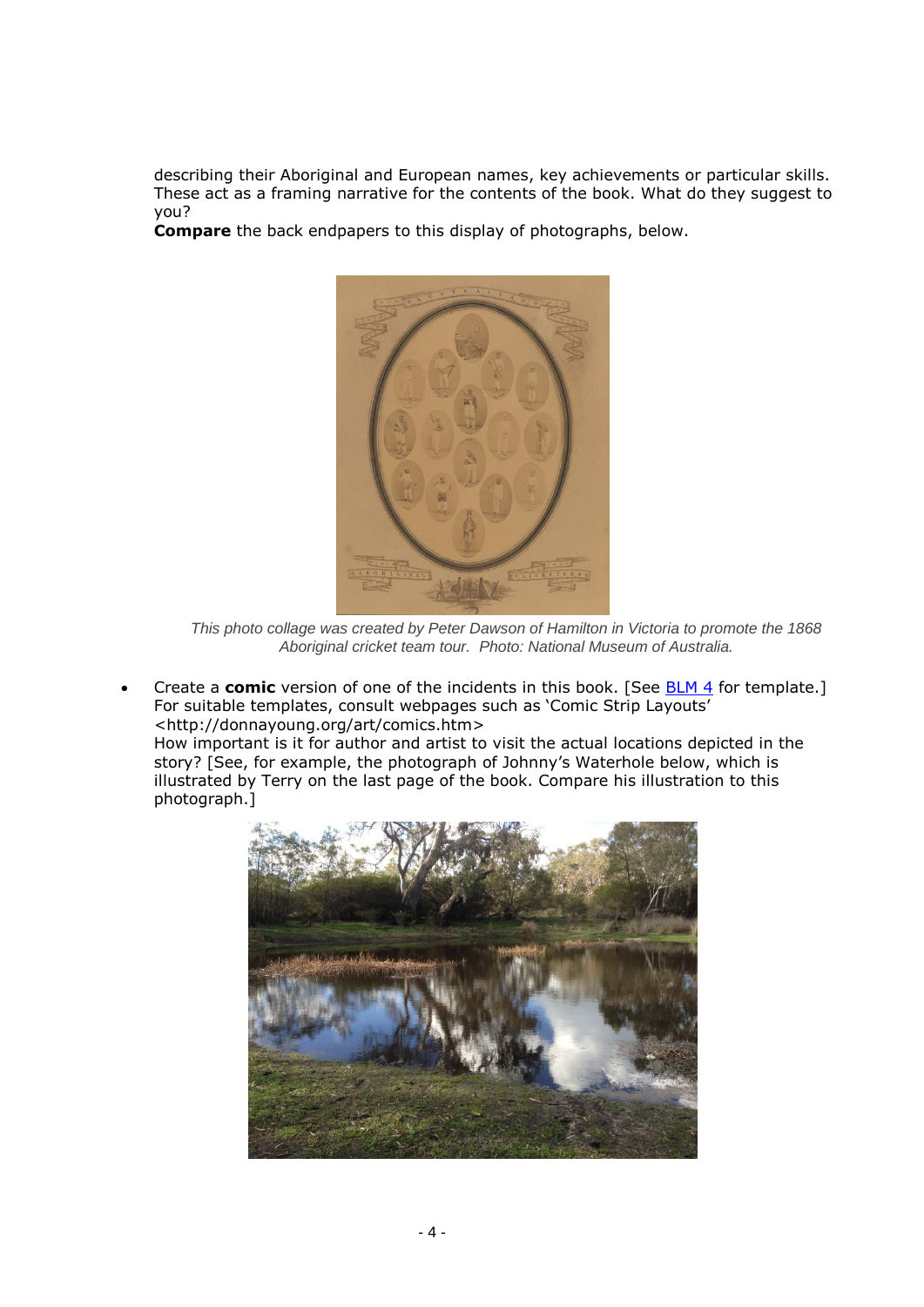**Examine** some contemporary Indigenous Australian writers' and illustrators' works and **discuss** the art techniques used in them. [See [Bibliography.](#page-13-0)]

#### **CREATIVE ARTS**

This story might be used to encourage students to create their own version of the story in a range of styles, formats, and mediums, and in a range of other creative arts such as acting, improvisation, music and dance.

- **Listen** to 'From Little Things Big Things Grow' by Paul Kelly and Kev Carmody. Research its origins. [<https://en.wikipedia.org/wiki/From\\_Little\\_Things\\_Big\\_Things\\_Grow>](https://en.wikipedia.org/wiki/From_Little_Things_Big_Things_Grow) Read the book based on this song. Discuss its meaning. Relate it to *Boomerang and Bat*.
- Have the class **create a mural** on a wall in your classroom; invite students to create different panels telling Johnny Mullagh's story. The mural might be painted on butchers' paper and then displayed.
- Secondary students might **watch classic films about white encounters with Indigenous culture** such as 'The Tracker' (2002) directed by Rolf de Heer; 'Walkabout' (1971) directed by Nicola Roeg; *Yolngu Boy* (2001) directed by Stephen Johnson; *Samson and Delilah* (2009) directed by Warwick Thornton.
- Secondary students might **watch** David Bowie's iconic 'Let's Dance' (1983) video. [<https://www.youtube.com/watch?v=B2HWuR2mq5M>](https://www.youtube.com/watch?v=B2HWuR2mq5M) What does it suggest about relations between white and Indigenous Australia?

## **STUDIES OF SOCIETY AND ENVIRONMENT**

## **SOSE (THEMES)**

## **The 1868 Aboriginal Team 'First Eleven' Tour**

The story of this 'legendary' team is one of triumph and tragedy.

 Aboriginal people were routinely given Anglicised or European names by their colonial 'masters'. **Johnny Mullagh** (13 August 1841–14 August 1891)'s real name was Unaarrimin, but his European surname was drawn from the name of the station where he worked. He was born, a member of the Jardwadjali people, about 10 miles north of Harrow, Victoria, and learned to play cricket whilst working on the adjoining Pine Hills agricultural property. He was given the name "Black Johnny" to distinguish him from a "White Johnny". Johnny Mullagh Cricket Centre <[http://harrow.org.au/?page\\_id=270>](http://harrow.org.au/?page_id=270) His friends were given station names such as Tiger, Sundown, Mosquito, Cuzens, Bullocky, Dick-a-Dick, King Cole, Red Cap, and Charley Dumas. When Johnny (Unaarrimin) became a member of the First Eleven he toured using this European name, as did his team-mates.

## **What might this change of name have indicated to these men?**

Perceived wisdom would suggest that Johnny Mullagh's tour of England was a triumph:

*Spectators considered him the equal of any English batter… Few contemporary cricketers better merited the title of all-rounder. His performances were impressive enough for him to join the Melbourne Cricket Club (MCC) as a professional, although he did not remain there for long*

(Johnny Mullagh Cricket Centre *<*[http://harrow.org.au/?page\\_id=270](http://harrow.org.au/?page_id=270)*>* )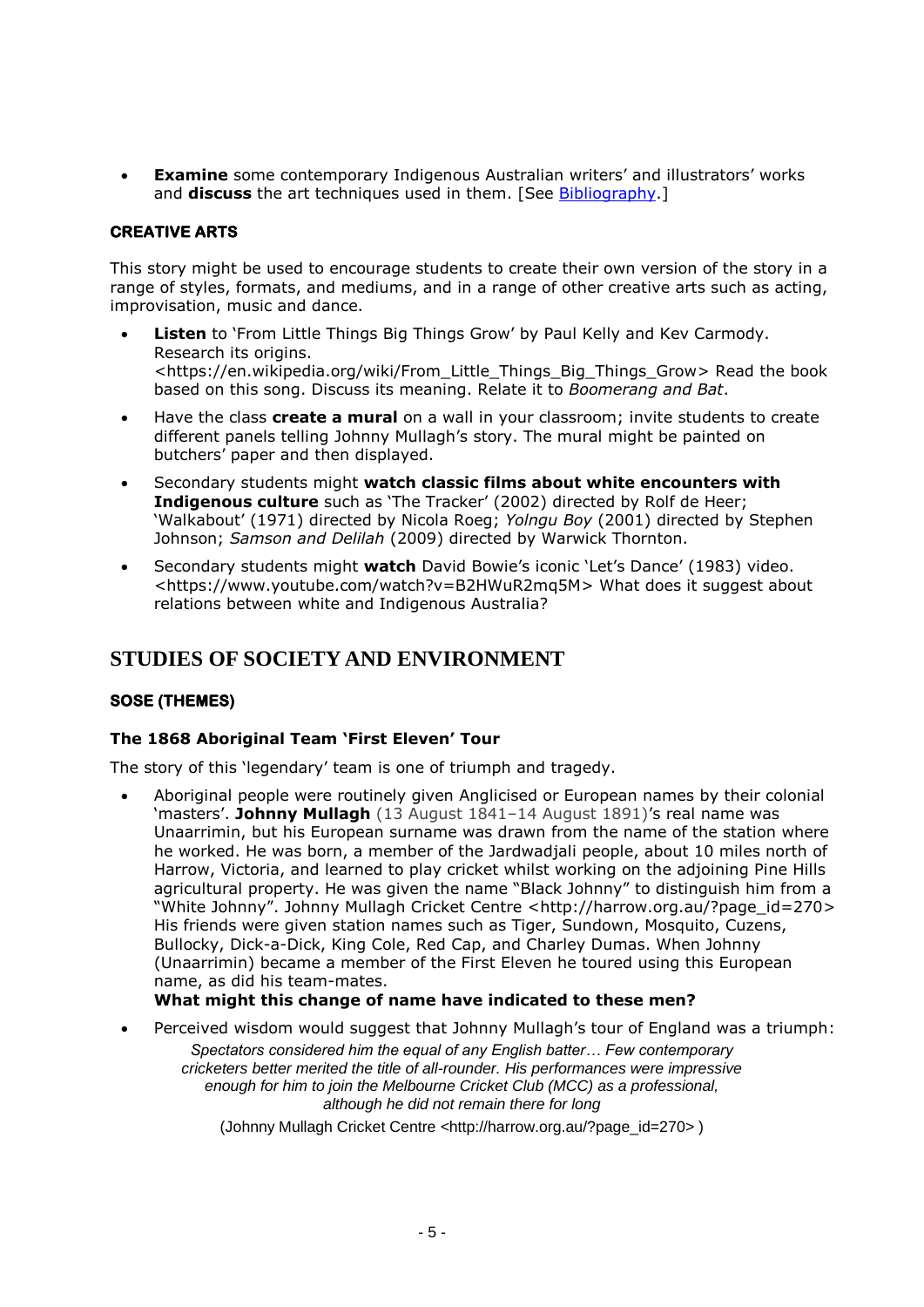But Sampson's research reveals another story:

*In summary, the tour of England might not have constituted for Mullagh the shining moment which is indicated by public transcripts. Despite the absence of squatters, sheep and colonial governments, he had abundant opportunity to learn that a different range of hardship, humiliation, and exploitation accompanied the life of an indigenous performer in England. Judging from his pattern of behaviour, his response would have been to turn his back and return to circumstances in which he could regain self-sufficiency.*

(Sampson, 2000, p.360)

For Johnny Mullagh remained a divided figure when he returned home; working for European bosses as a stockman; used to wearing European clothes; and plagued by illnesses that stemmed from 'first contact'.

Following the tour, Johnny Mullagh (Unaarrimin) and Twopenny (Murrumgunarriman), both continued to play cricket.

*Mullagh never played intercolonial cricket but he represented Victoria in 1879 against the All England 11, scoring 36. Until the 1890 season he played regularly with the Harrow Club, a member of the Murray Cup competition. His prowess apparently overcame racial barriers and he was widely respected.*

(Mulvaney, 1974)

In short, he didn't play at the level he might have. He died one day after his  $50<sup>th</sup>$ birthday in a rabbiter's shack at Pine Hills Station. Read more about Johnny Mullagh's life in this sensitive article written on the second centenary of his death: Sengupta, Arunahba 'Johnny 'Unaarrimin' Mullagh — the greatest Aboriginal cricketer of his day' *Cricket Country* August 13, 2014 <http://www.cricketcountry.com/articles/johnny-unaarrimin-mullagh-the-greatestaboriginal-cricketer-of-his-day-170788>

**Discuss** Johnny Mullagh's achievements.

Johnny Mullagh played 47 matches on the English tour:

*At his best against fast bowling, Mullagh batted high in the order and completed 71 forceful innings, averaging 23.65 from 1698 runs (94 highest score). Underarm bowling was then optional but he favoured the round-arm delivery, with a 'free wristy style'. His 1877 overs included 831 maidens and numbered twice those delivered by any other Aborigine. He is credited with 245 wickets for an average of 10, although he captured 257 wickets. In addition he often kept wickets. His performances won him a cup at Reading and sundry monetary presentations, but his great match was at Burton-upon-Trent: he top scored with 42, took 4 for 59, caught a fifth and as wicket-keeper stumped the other five.*

Mulvaney, D.J. 'Johnnny Mullagh (1841–1891)' Australian Dictionary of Biography [<http://adb.anu.edu.au/biography/mullagh-johnny-4267>](http://adb.anu.edu.au/biography/mullagh-johnny-4267)

Out of the forty-seven matches they played in England, the Aboriginal team drew nineteen, won fourteen and lost fourteen. These statistics aren't mentioned in the book.

#### **Are they important? Is winning important – or is something deeper more important?**

[See also figures from the 'Graham Ledger' compiled by George W Graham, one of the team's investors, in the Appendices of Harcourt & Mulvaney, 2005) for other financial statistics and facts gleaned from match reports in newspapers whilst on tour.]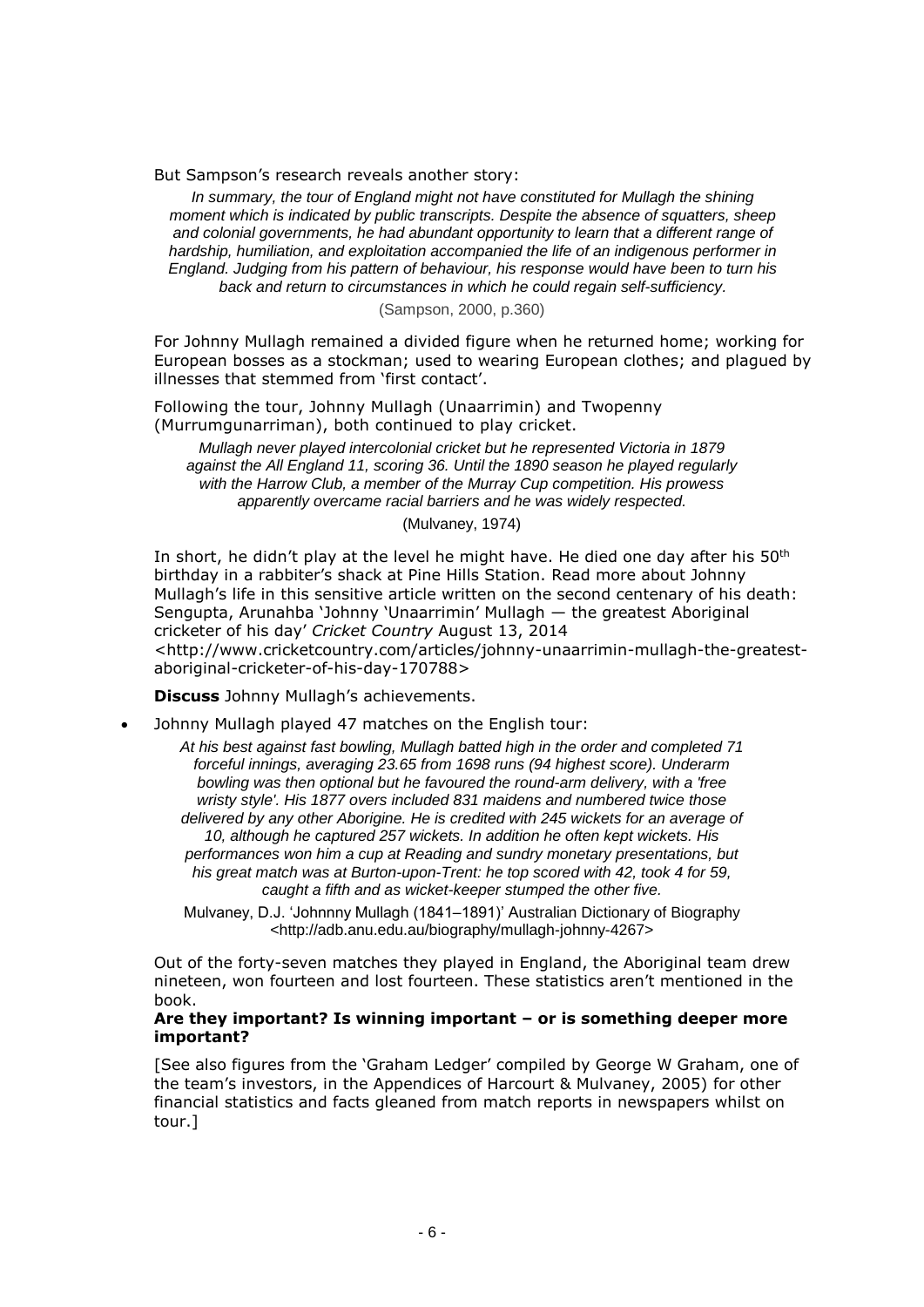- The *Hamilton Spectator* described Johnny Mullagh in his obituary as "the [W.G.] Grace of Aboriginal cricketers". The inscription on his tomb in Harrow reads: 'HERE LIES JOHNNY MULLAGH (ABORIGINAL) WORLD FAMED CRICKETER'. The memory of his prodigious sporting talent is a reminder of the importance of role models and the value of sport. Invite students to **write** a better epitaph.
- **Examine** these two photos of Johnny Mullagh and **describe** what they suggest to you about his character.





*Photo (left): Wikipedia <*[https://en.wikipedia.org/wiki/Johnny\\_Mullagh](https://en.wikipedia.org/wiki/Johnny_Mullagh)*> Photo (right): Johnny Mullagh Cricket Centre <*[http://harrow.org.au/?page\\_id=270](http://harrow.org.au/?page_id=270)*>*

 The Aboriginal cricketers were the first sports team to represent Australia overseas. The text excerpt: *'There was no triumphant welcome after the long voyage [home.](http://home.)*' is true today.

Why have the real First Eleven never received the recognition they deserved and why are so many Australians unaware of their achievements when Australians generally hold sporting achievement (particularly on the world stage) in such high esteem? [See photo on following page, and invite students to **write a response** to it.]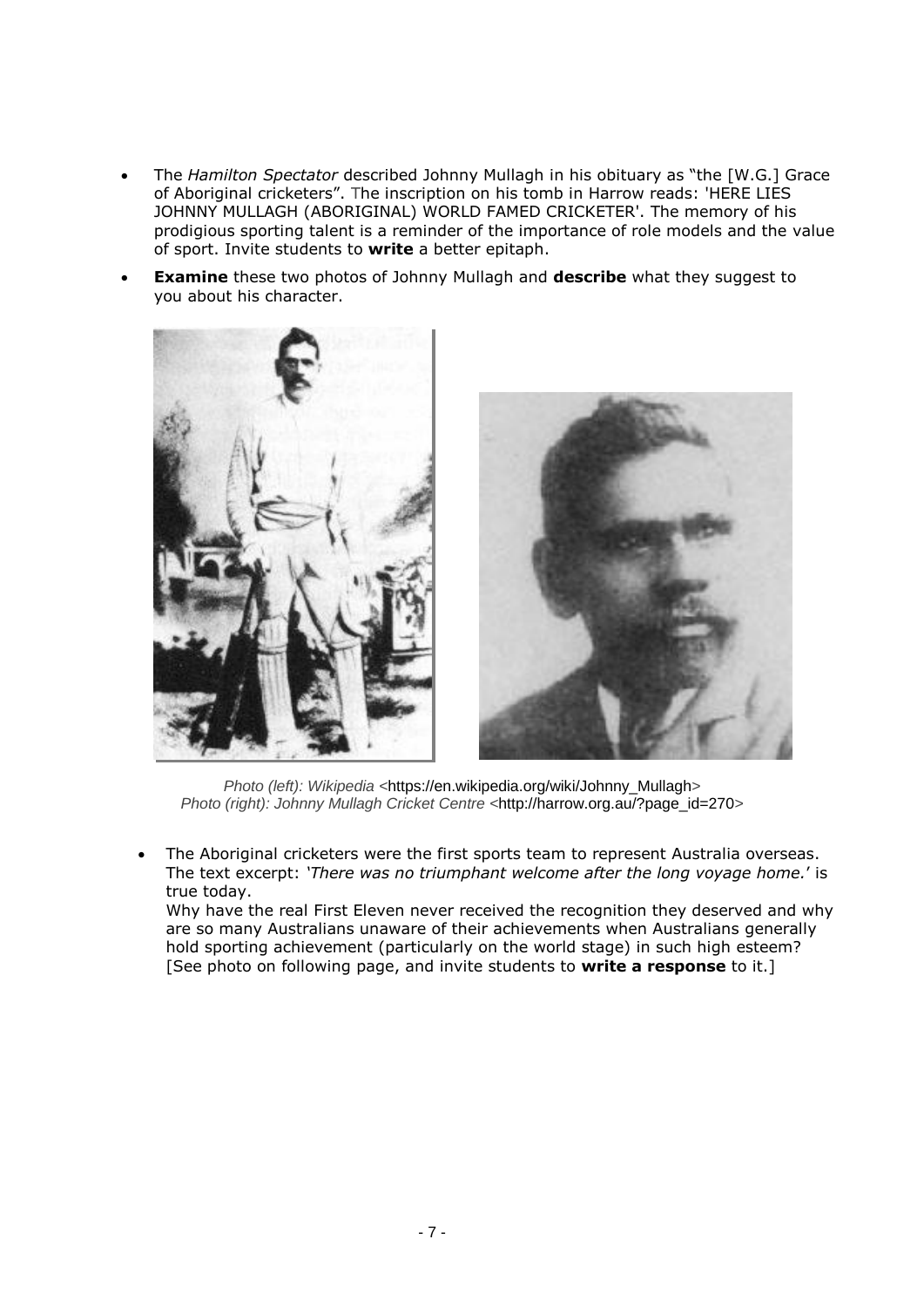

*The Aboriginal cricket team of 1866, which formed the nucleus of the team which toured England in 1868. (Tom Wills was then the captain, prior to Charles Lawrence's captaincy.)*

*Back row Left to right: Tarpot, T.W. Wills - Capt (standing), Johnny Mullagh (Unaarrimin) (standing). Front row Left to right: King Cole (Bripumyarrimin) (with leg on chair), Dick-a-Dick (Jumgumjenanuke), Jellico, Peter (Arrahmunyjarrimin), Red Cap (Brimbunyah) Harry Rose, Bullocky (Bullchanach), Johnny Cuzens (Zellanach)(standing). Absent in photo are: Sundown (Ballrinjarrimin), Jim Crow (Lytejerbillijun) Mosquito (Grongarrong), Tiger (Bonnibarngeet), Twopenny (Jarrawuk, or more commonly Murrumgunarrimin) and Charley Dumas (Pripumurraman). Tarpot, Wills and Harry Rose did not tour England. (Jellico died the year before.) Twopenny also left the team, but another man of the same name was appointed to join the tour.*

> *(Harcourt & Mulvaney 2005, p.46). Photo: National Library of Australia*

- The story of how the team got to England is a saga in itself. On 16 September 1867 they left Edenhope and journeyed by American covered wagon to Queenscliffe, playing matches along the way. In order to escape the restrictions on travel enforced by the Aboriginal Protection Board, they secretly boarded the *Rangarita* to Sydney from which, on 8 February 1868, they sailed for England on the *Parramatta*. **Read** about this journey further.
- Despite promises, the team members received 'not one halfpenny' (Mallett, 2002, p. 147) for their services in England.

*Nineteenth century Australia witnessed severe discrimination against indigenous peoples. Many of those chosen to tour England were left to obscure futures and early deaths once the venture had concluded. One Player, King Cole, died on the trip and of those who returned, seven spent time on a reserve, two vanished and the fate of two others is not clear from the surviving records.*

Johnny Mullagh Cricket Centre [<http://harrow.org.au/?page\\_id=270>](http://harrow.org.au/?page_id=270)

Two players (Jim Crow and Sundown) became ill and returned home on the Parramatta in August 1868, before the tour finished. The rest of the team returned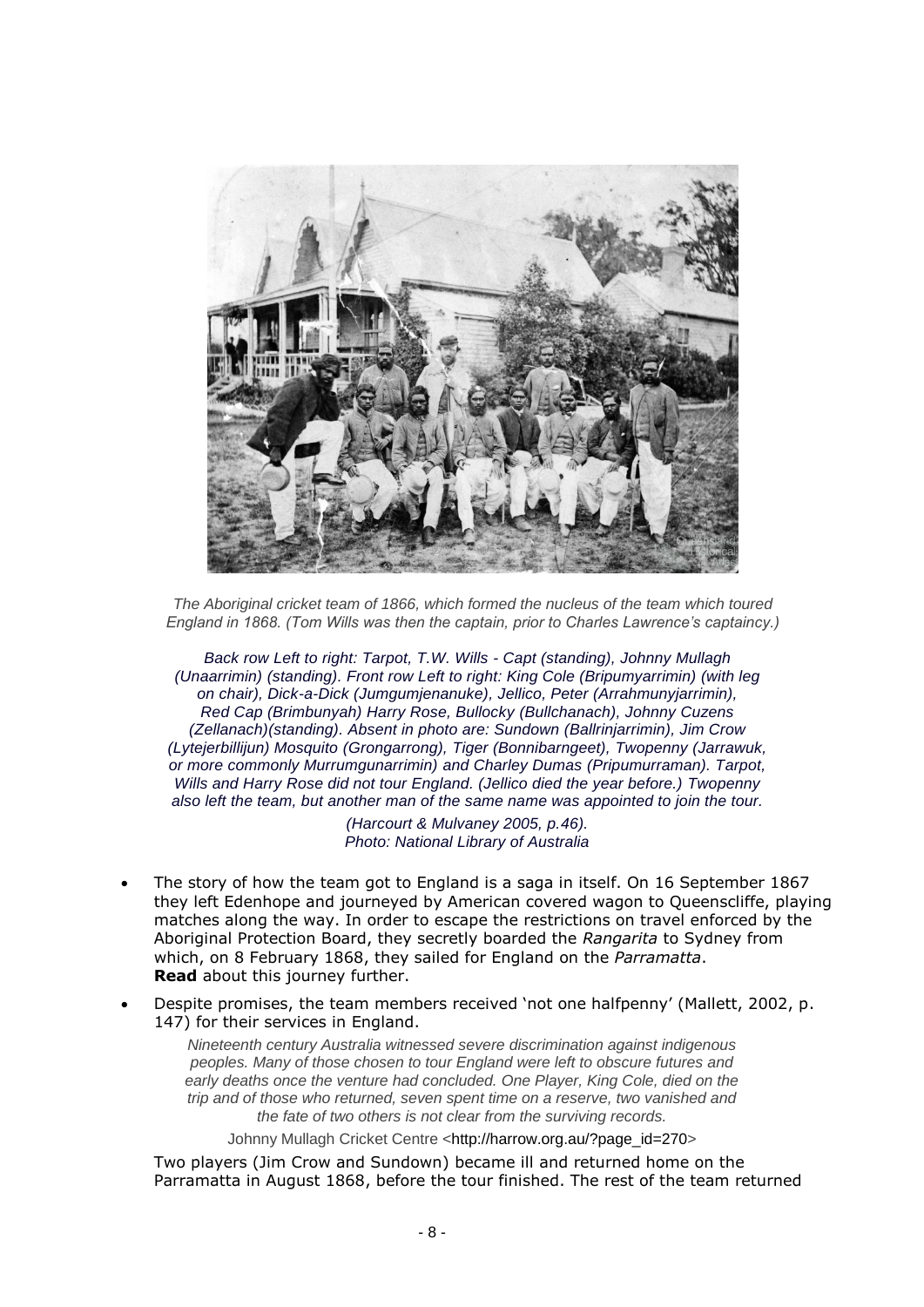to Sydney on the *Dunbar Castle* on 4 February 1869. Despite being lauded for his gentlemanly prowess, reports of Johnny's funeral in 1891 reveal underlying racial prejudice:

*Although the service was performed by an Anglican clergyman he could not be buried in a consecrated area of the cemetery. On his death certificate his name appears as 'John Mullah' and both his denomination and rank are recorded as 'Aboriginal'. This may explain why his grave was set fifty metres away from his contemporaries.*

(Whimpress, 1994: p.97)

Johnny Mullagh, like his team members, was a figure caught between two worlds. All but one had passed away, when Tarpot died on 17 April 1900, the last survivor. **Research** the fate of each player. See Ashley Mallett's The Black Lords of Summer (UQP, 2002) for details.

The following quote is included on the National Museum of Australia website:

*They are the first native Australians to have visited this country on such a novel expedition, but it must not be inferred that they are savages; on the contrary … They are perfectly civilized, having been brought up in the bush to agricultural pursuits … With respect to their prowess as cricketers – that will be conclusively determined by their first public match.* 

The Sporting Life*, London, 16 May 1868*  [<http://www.nma.gov.au/online\\_features/defining\\_moments/featured/aboriginal\\_cricket\\_team>](http://www.nma.gov.au/online_features/defining_moments/featured/aboriginal_cricket_team)

## **What does it reveal about attitudes to Indigenous people in 1868?**

 The 1868 team wore outlandish garb'… 'decked in white flannel trousers, military red shirts with diagonal blue flannel sashes, blue elastic belts and neckties, white linen collars … Coloured caps were chosen before the team left Edenhope' (Harcourt & Mulvaney 2005, p. 43) Each player's cap was a different colour. 'Each cap bore an emblem of a silver boomerang and a bat, and the players also wore a sash of their own colour to facilitate identification.' (Harcourt & Mulvaney 2005, p. 43) **Discuss** the symbolism evident in the caps worn by the team.



*Aboriginal Cricketers in England 1868 with C.Lawrence & W. Shepherd as Manager and Captain. [picture.] Photo: National Library of Australia, nla.pic-an13938309.*

 Although the 'baggy green' cap is a national icon, the First Eleven's cap has fallen from public attention – there appears to be not one of the original 1868 caps in any museum or collection. **Design** a new Boomerang and Bat logo for the caps.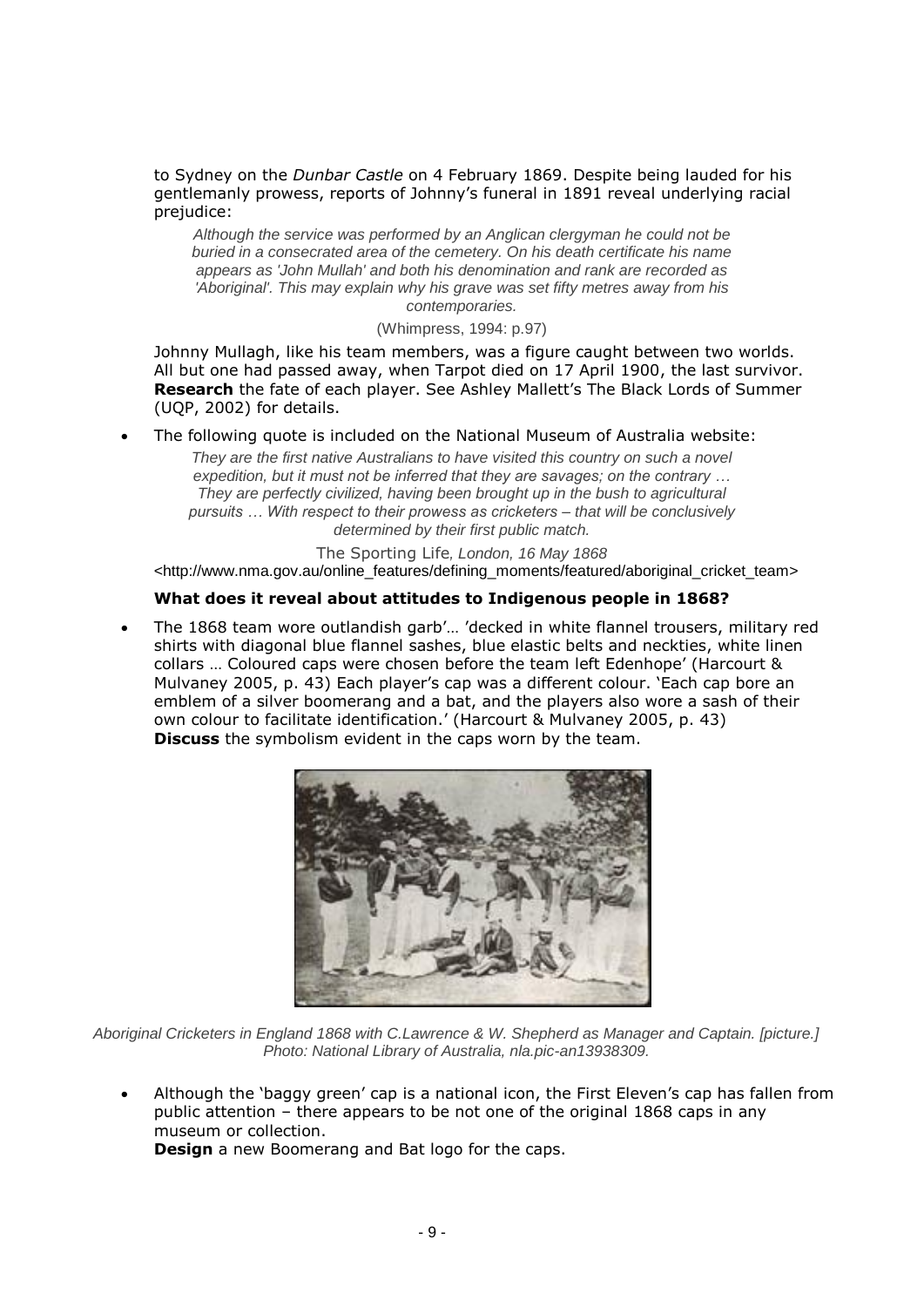One of the fascinating aspects of the 1868 tour was that the team members also performed tricks with boomerangs, shields, and stockwhips, in breaks between matches. They were proficient in using both the traditional Aboriginal hunting implement (e.g. boomerang) and the English sporting equipment (bat and ball). They played cricket but also performed traditional skills (such as throwing boomerangs, dancing, high-jumping) whilst on tour. Sampson (2000) says of Dick-a-Dick's performances that: 'His ball-dodging then, was neither accidental, nor was it a direct re-presentation of a traditional activity. Using warrior skills and an imaginative appreciation of opportunities arising from the english expectations of primitive aborigines, he artfully reshaped an aboriginal practice into show business for white audiences.' (p. 361)

Whilst Sampson's research focuses on this 'performance of Aboriginality' in colonial society and discourse, others take a different view of this topic, saying that 'it is too easy to dismiss this tour as something akin to a circus. That cricket had always been associated with running and jumping and the long throw, years before the conception of the Aboriginal tour, gives the after-stumps sports much credence.' (Mallett, 2002, p.97)

#### **Research and debate** these two views.

 In 2004, an Australian auction item of Twopenny's boomerang was recorded. (Meacham 2004) But little tour memorabilia remained until many of the team's boomerangs and spears were recently uncovered in a museum in Exeter, UK. [See Gye, Hugo 'The Aboriginal cricket team who toured the UK long before the Ashes and impressed crowds with bat, ball and BOOMERANGS' *Daily Mail* 21 July, 2015 [<http://www.dailymail.co.uk/news/article-3169373/The-visiting-Aborigine-cricket](http://www.dailymail.co.uk/news/article-3169373/The-visiting-Aborigine-cricket-team-amazed-Victorian-crowds-bat-ball-boomerang.html)[team-amazed-Victorian-crowds-bat-ball-boomerang.html>](http://www.dailymail.co.uk/news/article-3169373/The-visiting-Aborigine-cricket-team-amazed-Victorian-crowds-bat-ball-boomerang.html)]

**What does such an important discovery represent in terms of our history?**

 Johnny Mullagh did not put up with racism. Compare his reaction (in the book) to not being invited to afternoon tea at York, with the controversial stance against racism made by Sydney Swans AFL champion player Adam Goodes, Australian of the Year 2014, when he refused to play football.

**Compare** the treatment of Johnny and his team-mates to the treatment of Goodes, who was not only booed for his acceptance speech, but also on the football ground.

- Why did Aboriginal people on stations like/start playing cricket in the first place? What drew them to the sport?
- Read the poem '*The Aboriginal Cricketer Mid-19th century*' by Les A. Murray <http://www.lesmurray.org/fulldresscricket.htm> which first appeared in *The Full Dress* (National Gallery of Australia, 2002). **Discuss** the poem and **compare** a batsman who faces a cricket ball metaphorically with how we should face our fears. **Examine** the portrait (which appears on Murray's website) and inspired the poem: 'P*ortrait* of Nannultera', a young Poonindie cricketer", 1854, by John Michael Crossland, c.1854. [Source: Rex Nan Kivell Collection National Library of Australia.]
- The trip by boat lasted three months, and the team was in England for five months. **Discuss** how this journey must have affected the players – being away from 'country' – and also how they were affected by the death of Bripumyarrimin (King Cole).

In the book, Johnny says: 'We're sick for our country'. **What did he mean by this?**

 **Charles Lawrence (1828–1916)** took the men to England, and captained the team, but they had had another coach prior to that by the name of **Tom (Thomas Wentworth) Wills (1835–1880)** who was said to have not only revolutionised cricket, but also co-invented Australian Rules Football. In fact, there is some evidence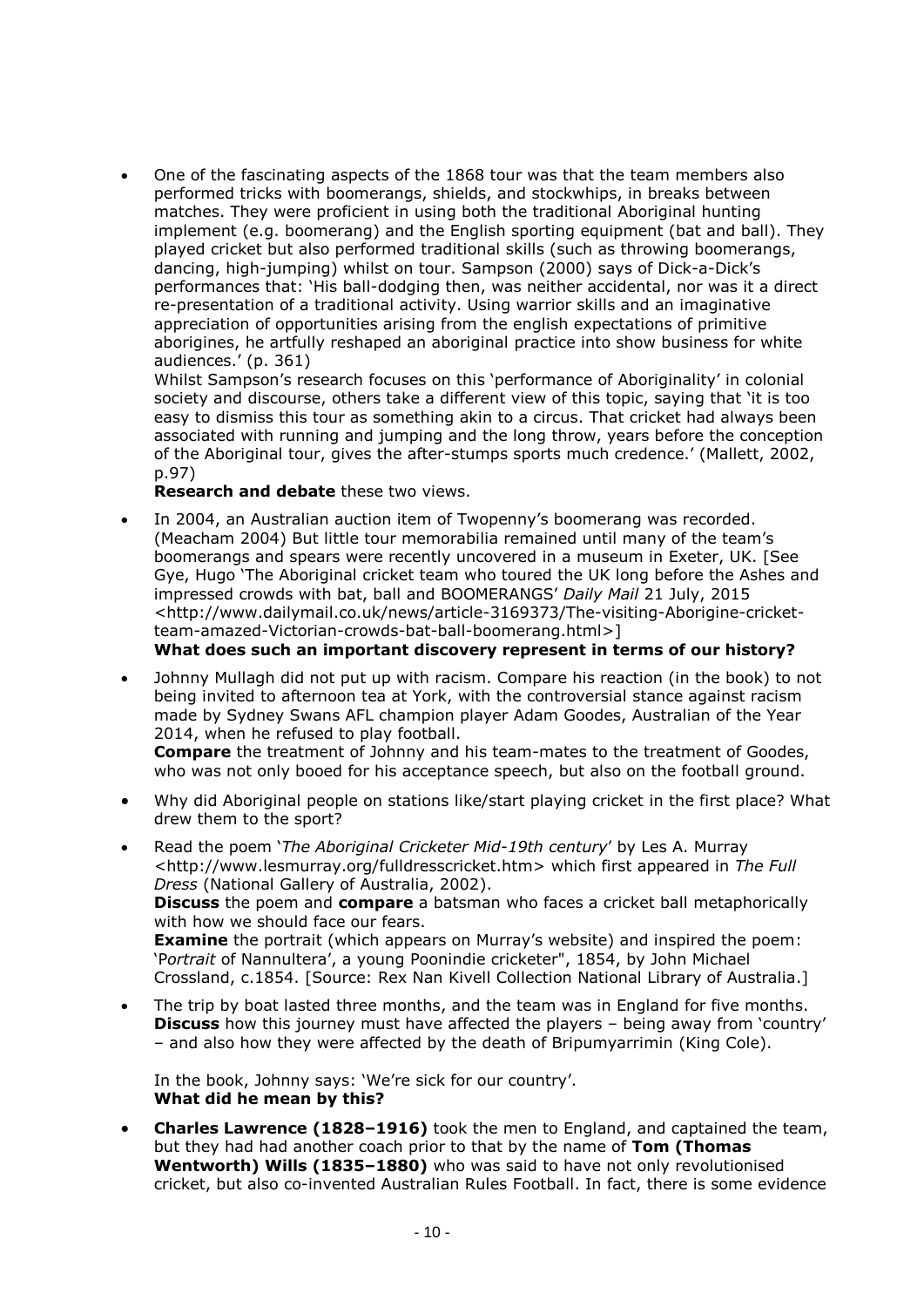that his observation of Aboriginal games may have resulted in the invention of AFL. **Research** the role which both men played in this story, and in Australian sporting history generally. [Read Ashley Mallett's *The Black Lords of Summer* (UQP, 2002) for details.]

 One of the fascinating stories tangential to this one is the rescue of three chidren – Jane, Isaac and Frank Duff – who became lost after they had wandered from Spring Hill Station in Western Victoria, on 14 August 1864. Jane's stepfather, a shepherd named John Duff, sounded the alarm, but their rescue, nine days and eight nights later, was actually engineered not by the over thirty white men who scoured the bush, but by three Aboriginal trackers – Dick-a Dick, Red Cap, and another man – called in by an Alexander Wilson after the search had proved unsuccessful; the first two, of course, toured England with The First Eleven. Both Mallett (2002, pp.1–3) and Harcourt & Mulvaney (2005, pp.18–20) record the fact that their contribution has been overlooked. The incident was immortalised in an image and story which appeared in the Victorian School Reader Grade IV, and Jane Duff became a heroine for her selfsacrifice in protecting her siblings. Research this incident and the historical attitudes it reveals. [See also Webb (2014) and Torney (1999).]

**View** the powerful film *One Night The Moon*, a musical with Paul Kelly, which tells a similar story. Dir. Rachel Perkins, 2001 [57 mins.]

 *The First Eleven*, a documentary produced by Christina Hindhaugh and James McCaughey, 2003, is available from the Johnny Mullagh Cricket Centre, and students may find it a useful catalyst for discussion.

## **Indigenous Culture, Identity and History**

 Aboriginal stockmen like Johhny and his team-mates were often employed on stations for low wages, and lost not only their names, but also their cultural traditions and kinship connections.

#### **How did such treatment affect generations of Aboriginal people? How does it reflect on Australia as a nation? When did the law recognise Aboriginal people's rights to equal pay and**

**recognition for their work? Research** Vincent Lingiari's organisation of a 'walk-off' by Aboriginal workers at Wave Hill Station in 1966, which contributed to changes such as the recognition of Aboriginal land rights or claim to their country. <https://en.wikipedia.org/wiki/Vincent\_Lingiari>

- Aboriginal stockmen's skills were legendary. **Read** stories about these skills in texts such as *Unbranded* by Herb Wharton (UQP, 2000) and sites such as: 'Aboriginal people and the Cattle Industry' *Aboriginal Art Online* <http://www.aboriginalartonline.com/culture/pastoral.php
- Johnny was a member of the Jarwadjali people. 'Jarwardjali' *Wikipedia <*[https://en.wikipedia.org/wiki/Jardwadjali> This](https://en.wikipedia.org/wiki/Jardwadjali%3e%20This) article reveals the tragic history of massacres visited on these people during colonial invasion. **Research** this topic further.
- This book is dedicated 'In memory of Bripumyarrimin (King Cole)' who died during the 1868 tour. He was one of several Aboriginal people befriended by colonists in the nineteenth century, some of whom were taken to England (Bennelong) and others who were 'adopted' and then abandoned (Matthina), and who died in desperate circumstances. Revisionist historians are unearthing many stories of Aboriginal people whose lives were dramatically alterred, and who were denied their rightful place in Australian history.

**Choose** another figure such as Jandamarra, Yagan or Pemulwuy and **research** theiir life stories. See for example, 'Aboriginal Heroes: Episodes in the Colonial Landscape'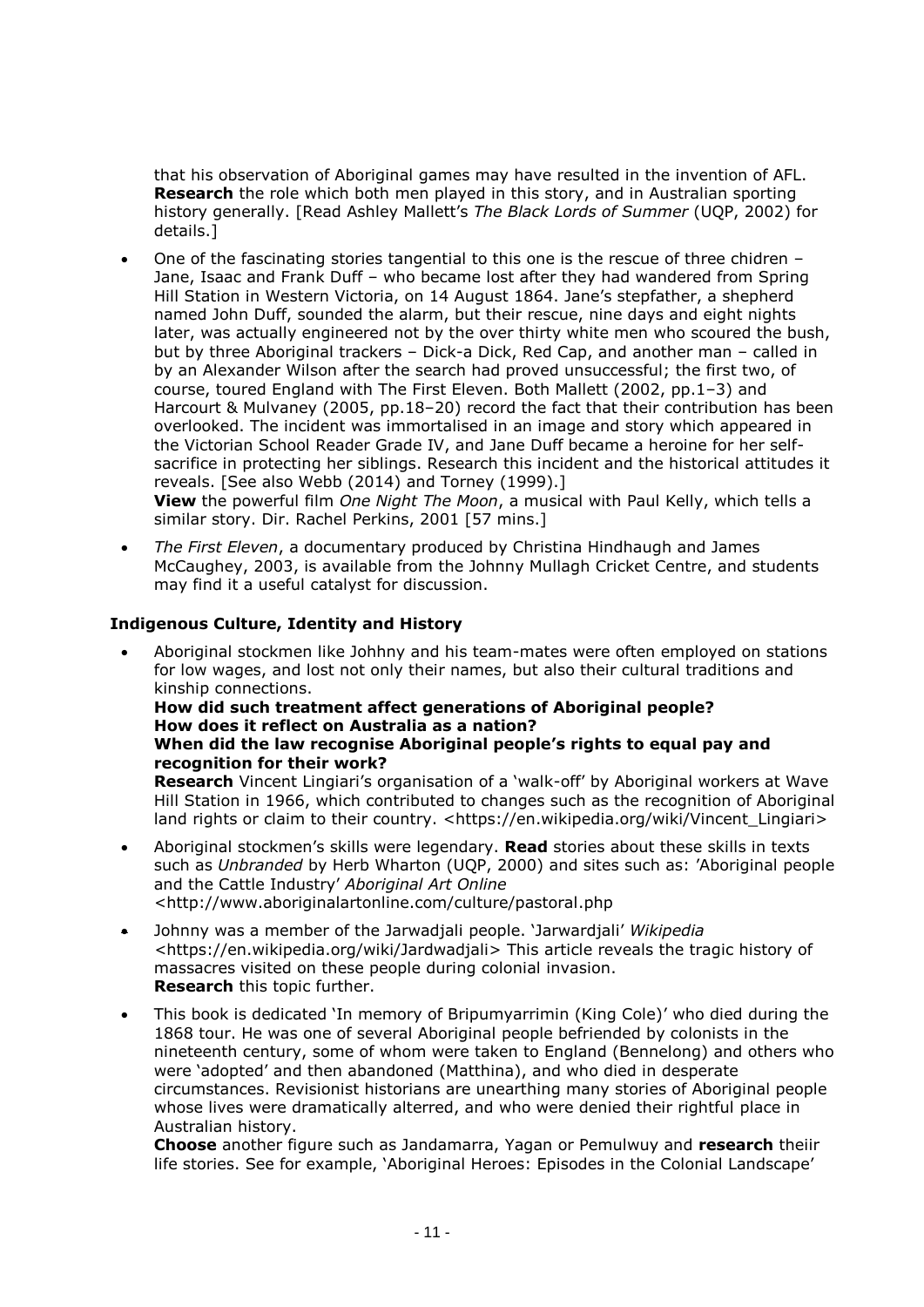by Dale Kerwin [<http://www.qhatlas.com.au/content/aboriginal-heroes-episodes](http://www.qhatlas.com.au/content/aboriginal-heroes-episodes-colonial-landscape)[colonial-landscape>](http://www.qhatlas.com.au/content/aboriginal-heroes-episodes-colonial-landscape)

 Stories are told in Aboriginal culture in order to explore cultural traditions and kinship structures. **Read** more about the topic and **discuss** in class. See for example: Aboriginal Kinship Systems <http://austhrutime.com/kinship\_systems.htm>

or: 'Australian Aboriginal Kinship' *Wikipedia* [<http://en.wikipedia.org/wiki/Australian\\_Aboriginal\\_kinship>](http://en.wikipedia.org/wiki/Australian_Aboriginal_kinship)

or: Central Lands Council *Kinship & Skin Names* [<http://www.clc.org.au/articles/info/aboriginal-kinship>](http://www.clc.org.au/articles/info/aboriginal-kinship)

## **National Heroes and Commemorative Celebrations of Australian Identity**

- Sampson (2000) has suggested that commemorations of the 1868 tour have tended to focus on the triumph of their cricket playing and underestimated the fact that: 'Commemorative representation has elided complexities of the tour by minimising its central element, racial exhibition, which alone made it a commercially attractive proposition.' (p.296) This implies that, like other such celebrations such as ANZAC Day and Australia Day, the commemoration is a complex elision of fact and fiction. **Discuss**.
- The Johnny Mullagh Cricket Centre in Harrow was opened in 2004. **Is Johnny Mullagh a national hero, despite the fact that his history is not widely known? Should it be better celebrated?** Have your students research, discuss and then debate this topic. **What defines a 'national hero'?**
- In 1988, a re-enactment of the 1968 tour was captained by John Maguire and managed by Mark Ella, and toured many of the venues visited by the original team. (Mallett, 2002, p.vii)

**Research** that commemorative tour.

## **Sporting History**

- **Research** the history of cricket in Australia, and the part that the First Eleven played in that history. It is incredible to discover that as early as 1868 Aboriginal people had mastered this English sport and had been invited to participate. Did their playing influence the sport?
- **Research** the part played by other Aboriginal cricket players such as Eddie Gilbert, Jeff Cook or Jack Marsh, or other Aboriginal sportspeople, Cathy Freeman, Yvonne Goolagong Cawley, Lionel Rose, Tony Mundine, Mark Ella, and Adam Goodes.
- What role does cricket play in representing Australia's national identity?
- With the popularity of cricket as a national game, **why** are there no Indigenous cricketers in the Australian test team, and very few (if any) in state teams – particularly when we consider the amazing contribution Indigenous sportsmen make to AFL and Rugby. This also applies to the Australian Women's Cricket team. [See Ramsey, Andrew 'More Focus on Indigenous Talent' *Cricket.com.au* 20 December 2015 [<http://www.cricket.com.au/news/feature/indigenous-cricketers-targeted-by](http://www.cricket.com.au/news/feature/indigenous-cricketers-targeted-by-cricket-australia-faith-thomas/2015-12-20)[cricket-australia-faith-thomas/2015-12-20](http://www.cricket.com.au/news/feature/indigenous-cricketers-targeted-by-cricket-australia-faith-thomas/2015-12-20)> and Cricket Australia's *National Indigenous Cricket Strategy for Game and Market Development* 2014/15-2017/18 Available as a PDF on their website.]
- Harcourt & Mulvaney (2005) point out that changes in bowling and batting style in the nineteenth century were being made to the game in England, prior to the 1868 tour, so that 'during this critical decade of change, the Aborigines were at the forefront of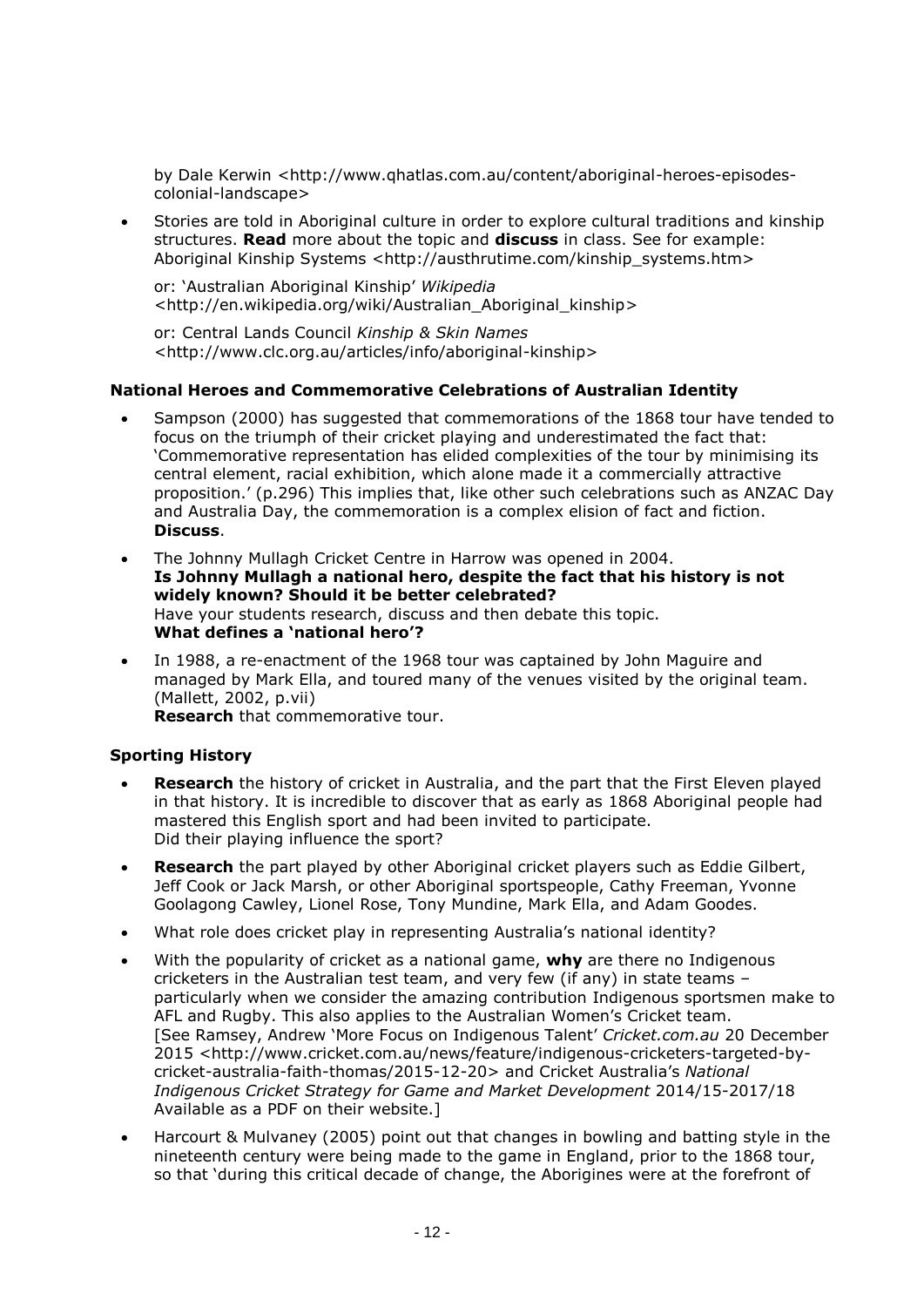developments, regularly playing cricket for five months.' They thus arrived home with skills which Australian players were impressed by. Johnny Cuzens, for example, was able to combine under arm, round arm and over arm bowling in his 'windmill' delivery to great effect. The famous W.B. Grace was also revolutionising batting techniques. Research these aspects of cricket play.

## **SOSE (VALUES)**

According to: 'Teaching Values Education: An Intrinsic Case Study' Stephen Connolly & Sorrel Penn-Edwards *Griffith University, Centre for Applied Language, Literacy & Communication Studies, <sup>1</sup>* key values to be studied in the curriculum include:

- 1. Care and compassion: Care for self and others
- 2. Doing your best: Seek to accomplish something worthy and admirable, try hard, pursue excellence
- 3. Fair go: Pursue and protect the common good where all people are treated fairly for a just society
- 4. Freedom: Enjoy all the rights and privileges of Australian citizenship free from unnecessary interference or control, and stand up for the rights of others
- 5. Honesty and trustworthiness: Be honest, sincere and seek the truth
- 6. Integrity: Act in accordance with principles of moral and ethical conduct, ensure consistency between words and deeds
- 7. Respect: Treat others with consideration and regard, respect another person's point of view
- 8. Responsibility: Be accountable for one's own actions, resolve differences in constructive, non-violent and peaceful ways, contribute to society and to civic life, take care of the environment
- 9. Understanding, tolerance and inclusion: Be aware of others and their cultures, accept diversity within a democratic society, being included and including others.

## **How does** *Boomerang and Bat* **reveal any of these values?**

## **CONCLUSION**

l

This book tells a fascinating, uplifting, and yet tragic story about Indigenous people's achievements, and about the challenges they face to be recognised. Johnny Mullagh and his team-mates were heroes in our cricketing history, and deserve recognition. This book addresses that gap in our sporting history.

However, it also reveals the delicate balancing act which Indigenous achievers play in an essentially racist society. For the team were expected to play not just cricket but also to perform as Aboriginal warriors. They did not go on to fame and glory, nor reap riches from their success; but instead returned to their old lives and to relative anonymity.

This is an important piece of history because it reveals the complexity of white/Indigenous Australian relations, and the continuing difficulties we face in confronting the harsh realities of our Indigenous past, and continuing challenges in the present.

<sup>1</sup> <http://www98.griffith.edu.au/dspace/bitstream/handle/10072/2496/31028.pdf?sequence=1>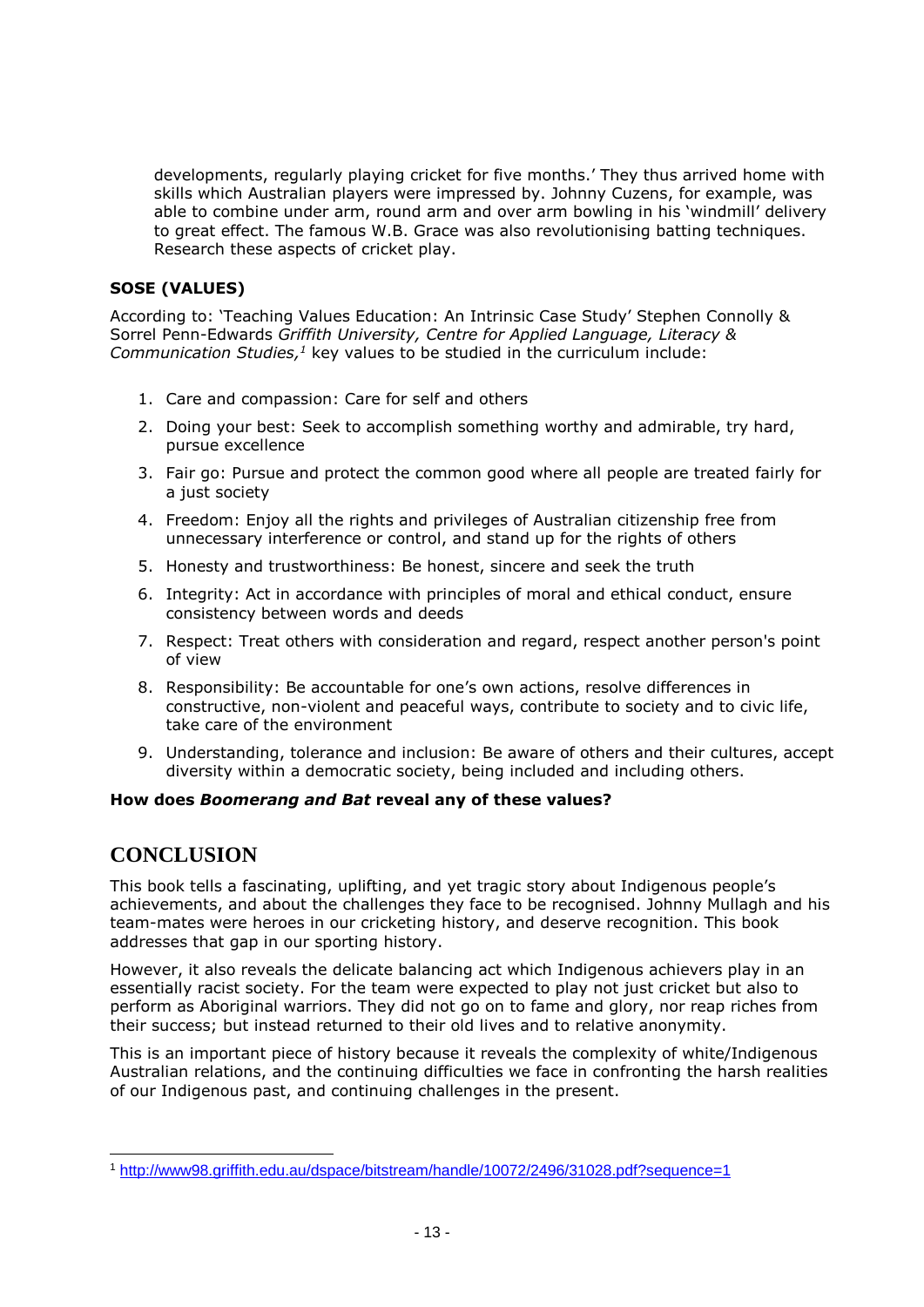## <span id="page-13-0"></span>**BIBLIOGRAPHY OF RELATED TEXTS**

#### **PICTURE BOOKS ON INDIGENOUS THEMES**

Abdulla, Ian *As I Grew Older*. Omnibus Books, 1993.

Bancroft, Bronwyn *Remembering Lionsville* Allen & Unwin, 2014.

Dreise, Gregg *Kookoo Kookaburra* Magabala Books, 2015.

Greenwood, Mark *Jandamarra* Ill.by Terry Denton Allen & Unwin, 2013.

- Kelly, Paul and Carmody, Kev *From Little Things Big Things Grow* Ill. by kids from Gurindji country, with paintings by artist Peter Hudson. Affirm Press and One Day Hill, 2008.
- *Mamang,* an old story retold by Kim Scott and Iris Woods and the Wirlomin Noongar Language and Stories Project. Artists Jeffrey Farmer, Helen Nelly, Roma Winmar and Geoffrey Woods. UWAP, 2011.
- *Maralinga, the Anangu Story* by Yalata, Oak Valley Communities with Christobel Mattingley. Allen & Unwin, 2012.
- McMullin, Neridah *Knockabout Cricket* Ill. by Ainsley Walters. One Day Hill, 2015.
- Meeks, Arone Raymond, *Enora and the Black Crane* New Edition Magabala Books, 2009.
- Morgan, Sally and Kwaymullina, Ezekiel *My Country* Fremantle Press, 2012.
- *Noongar Mambara Bakitj*, an old story retold by Kim Scott and Lomas Roberts and the Wirlomin Noongar Language and Stories Project with artwork by Geoffrey Woods and Anthony Roberts. Artists Jeffrey Farmer, Helen Nelly, Roma Winmar and Geoffrey Woods. UWAP, 2011.
- Nunukul, Oodgeroo *Stradbroke Dreamtime* illus by Bronwyn Bancroft. Angus & Robertson, 1993.
- Pryor, Boori Monty and Jan Ormerod *Shake A Leg*. Allen & Unwin, 2010.
- Randal, Bob and Melanie Hogan *Nyuntu Ninti (what you should know)*. ABC Books, 2009**.**
- Roach, Archie *Took the Children Away* Ill. by Ruby Hunter With paintings by Peter Hudson One Day Hill, 2011.
- Russell, Elaine A *is for Aunty*. ABC Books, 2000.
- Russell, Elaine *The Shack that Jack Built.* Little Hare Books, 2004.
- *The Papunya School Book of Country and History* by Papunya School community with Nadia Wheatley and Ken Searle. Allen & Unwin, 2003.

Utemorrah, Daisy *Do Not Go Around the Edges* Ill by Pat Torres. Magabala Books, 1990.

## **INDIGENOUS MEMOIRS – OLDER READERS**

McDonald, Meme and Pryor, Boori Monty *Maybe Tomorrow* Allen & Unwin, 2010.

- Morgan, Sally *My Place* Fremantle Press, 1987.
- Roughsey, Elsie (Labumore) A*n Aboriginal Mother Tells of the Old and the New P*enguin, 1984.

Wharton, Herb *Yumba Days* UQP, 1999.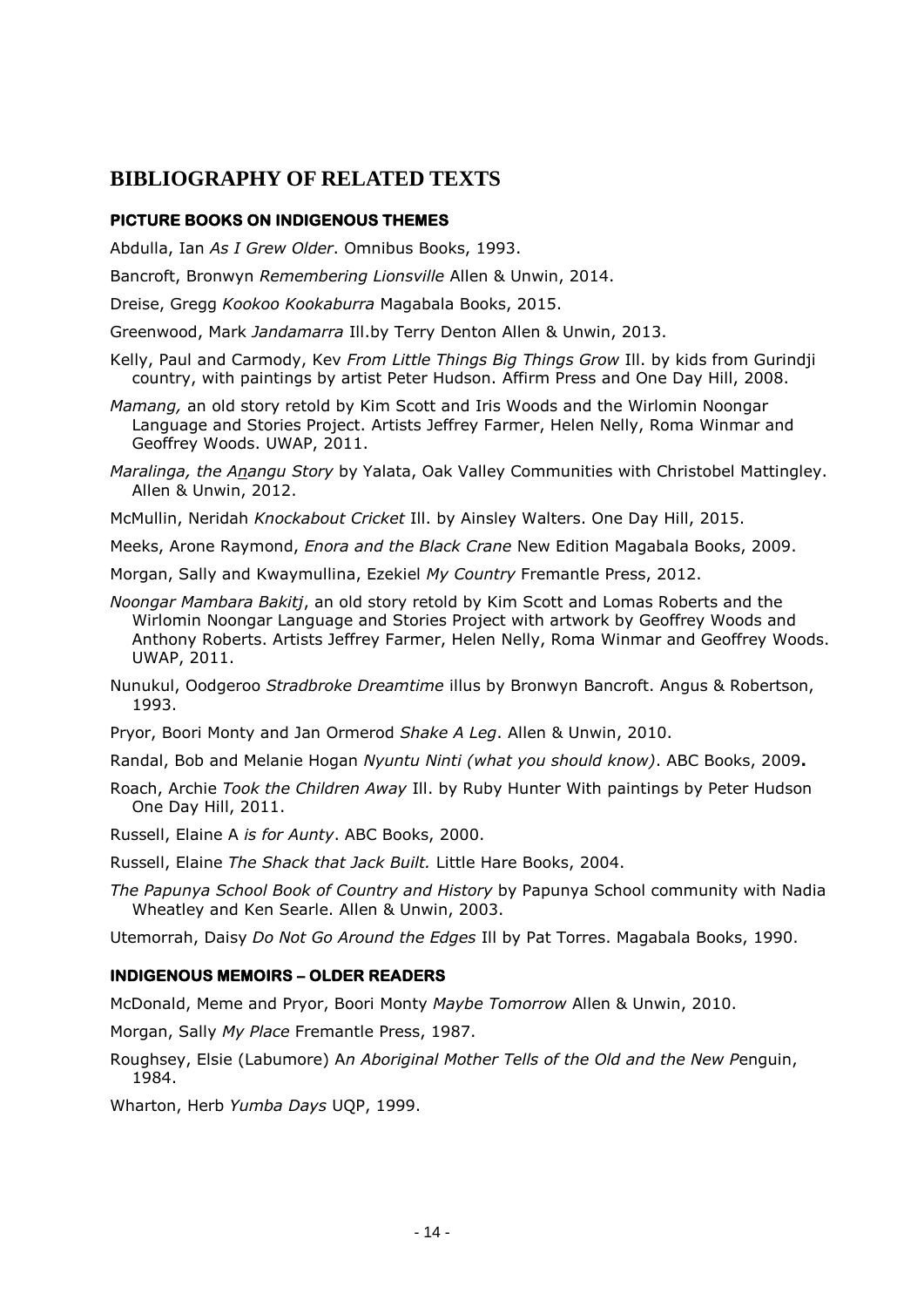## **ABOUT PICTURE BOOKS & GRAPHIC NOVELS**

Anstey, Michèle, and Geoff Bull *Reading the Visual: Written and Illustrated Children's Literature*. Sydney: Harcourt, 2000.

Gleeson, Libby *Making Picture Books*. Scholastic, 2003.

'Tan, Shaun, 'Picture Books: Who Are they For?' <http://www.shauntan.net> [Accessed June 2012]

Wagner, Erica 'Listening to the Language of Pictures'. *Magpie*s Vol 19, No. 1, March 2004, pp. 8-10.

## **INDIGENOUS FICTION**

Secondary students might read the following:

Behrendt, Larissa *Home*. UQP, 2004.

Birch, Tony *Ghost River* UQP, 2015.

French, Jackie *Nanberry: Black Brother White*. HarperCollins, 2011.

Lucashenko, Melissa *Too Flash*. IAD Press, 2002.

Scott, Kim *That Deadman Dance*. Picador, 2010.

Van Neerven, Ellen *Heat and Light* UQP, 2014.

Wharton, Herb *Unbranded*. UQP, 2000.

Winch, Tara June *Swallow the Air* UQP,2006.

## **NON-FICTION RESOURCES**

Coolwell, Wayne *My Kind of People: Achievement, identity and Aboriginality*. UQP, 1993.

- 'The First Eleven' a documentary produced by Christina Hindhaugh and James McCaughey, 2003.
- Mallett, Ashley *The Black Lords of Summer: the story of the 1868 Aboriginal tour of England and beyond*. UQP, 2002.

Marshall, Kirsty 'Johnny Mullagh Cricket: It's more than the Game'

*Journal of Australian Indigenous Issues* Volume 15, Issue 2: Special Issue (June, 2012), pages 36–50.

Harcourt, Rex and Mulvaney, John *Cricket Walkabout: the Aboriginal Cricketers of the 1860s.* 3 rd edition. Golden Point Press, 2005*;* MUP, 1988, 1967.

## **INTERNET RESOURCES**

## **INTERNET RESOURCES – FIRST ELEVEN & ABORIGINAL CRICKETERS**

'Aboriginal Cricket Team of 1868' [Pictures] *National Library of Australia TROVE* [<http://trove.nla.gov.au/picture/result?q=1868+aboriginal+cricket+team+>](http://trove.nla.gov.au/picture/result?q=1868+aboriginal+cricket+team+)

'Aboriginal people and the Cattle Industry' *Aboriginal Art Online* <http://www.aboriginalartonline.com/culture/pastoral.php.

'The Australian Eleven: the first Australian Team' *National Museum Australia*

<http://www.nma.gov.au/collections/collection\_interactives/cricketing\_journeys/cricket\_ht ml/the australian eleven/the australian eleven the first australian team>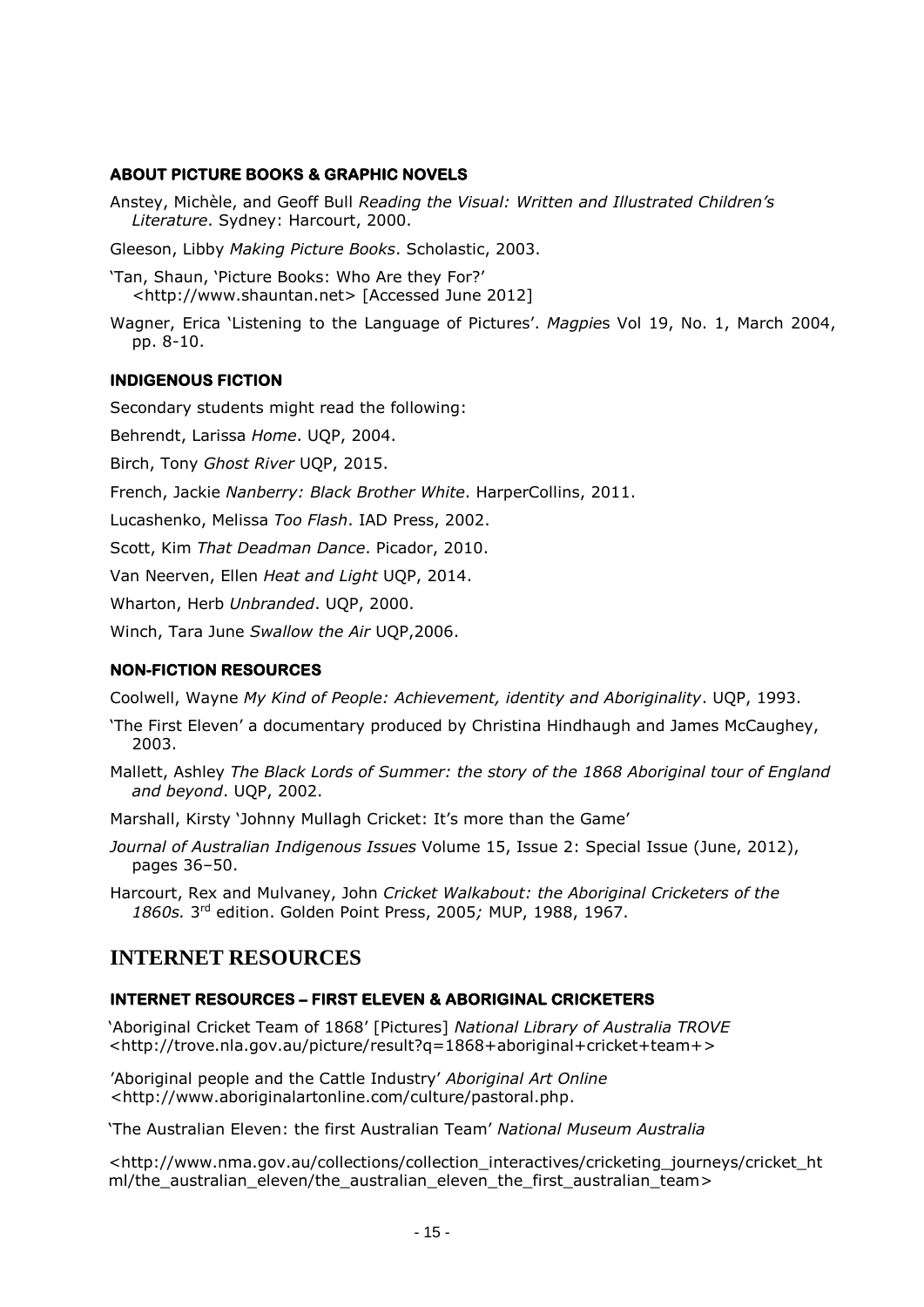'Australian Aboriginal Cricket Team in England in 1868' *Wikipedia* <https://en.wikipedia.org/wiki/Australian\_Aboriginal\_cricket\_team\_in\_England\_in\_1868

'Charles Lawrence' *Wikipedia <*[https://en.wikipedia.org/wiki/Charles\\_Lawrence\\_\(cricketer\)>](https://en.wikipedia.org/wiki/Charles_Lawrence_(cricketer))

Cricket Australia *National Indigenous Cricket Strategy for Game and Market Development*  2014/15-2017/18 [Available as a PDF on their website.]

'Eddie Gilbert(cricketer)' *Wikipedia* <https://en.wikipedia.org/wiki/Eddie\_Gilbert\_(cricketer)>

'Famous Aboriginal Cricketers' Creative Spirits <http://www.creativespirits.info/aboriginalculture/sport/famous-aboriginal-athletes#toc4>

Flanagan, Martin 'Jack Kennedy: Descendent of Dick-a-Dick' *The Age* June 30, 2003

<http://www.theage.com.au/articles/2003/06/29/1056825275592.html>

'From Little Things Big Things Grow' by Paul Kelly and Kev Carmody *Wikipedia* [<https://en.wikipedia.org/wiki/From\\_Little\\_Things\\_Big\\_Things\\_Grow>](https://en.wikipedia.org/wiki/From_Little_Things_Big_Things_Grow)

Gye, Hugo 'The Aboriginal cricket team who toured the UK long before the Ashes and impressed crowds with bat, ball and BOOMERANGS' *Daily Mail* 21 July, 2015 [<http://www.dailymail.co.uk/news/article-3169373/The-visiting-Aborigine-cricket-team](http://www.dailymail.co.uk/news/article-3169373/The-visiting-Aborigine-cricket-team-amazed-Victorian-crowds-bat-ball-boomerang.html)[amazed-Victorian-crowds-bat-ball-boomerang.html>](http://www.dailymail.co.uk/news/article-3169373/The-visiting-Aborigine-cricket-team-amazed-Victorian-crowds-bat-ball-boomerang.html)

'Indigenous first-class and Test cricketers, 1860s to 1960s' *Australian Government* [<http://www.australia.gov.au/about-australia/australian-story/indigenous-cricketers>](http://www.australia.gov.au/about-australia/australian-story/indigenous-cricketers)

'History' *Cricket Australia* <http://m.ca.staging.cricket.com.au/get-involved/play-cricket/diversity/indigenous/historyof-indigenous-cricket>

Torney, Kim 'Jane Duff's heroism 'the last great human bush story' *The Latrobe Journal* No 63, Autumn, 1999 <http://www3.slv.vic.gov.au/latrobejournal/issue/latrobe-63/t1-g-t7.html>

'Johnny Mullagh' *Wikipedia* [<https://en.wikipedia.org/wiki/Johnny\\_Mullagh>](https://en.wikipedia.org/wiki/Johnny_Mullagh)

'Johnny Mullagh' *Monument Australia* 

[<http://monumentaustralia.org.au/themes/people/sport/display/31545-johnny-mullagh>](http://monumentaustralia.org.au/themes/people/sport/display/31545-johnny-mullagh)

Johnny Mullagh Cricket Centre [<http://harrow.org.au/?page\\_id=270>](http://harrow.org.au/?page_id=270)

Meacham, Steve 'Bowler's Boomerang Could Fetch a High Return' *Sydney Morning Herald*  July 15, 2004

<http://www.smh.com.au/articles/2004/07/14/1089694426245.html?from=moreStories>

Mulvaney, D.J. 'Johnnny Mullagh (1841–1891)' *Australian Dictionary of Biography* Volume 5, 1974

[<http://adb.anu.edu.au/biography/mullagh-johnny-4267>](http://adb.anu.edu.au/biography/mullagh-johnny-4267)

Murray, Les A. '*The Aboriginal Cricketer Mid-19th century*' <http://www.lesmurray.org/fulldresscricket.htm>

'Photographs of the Aboriginal Australian cricketers who visited England in 1867'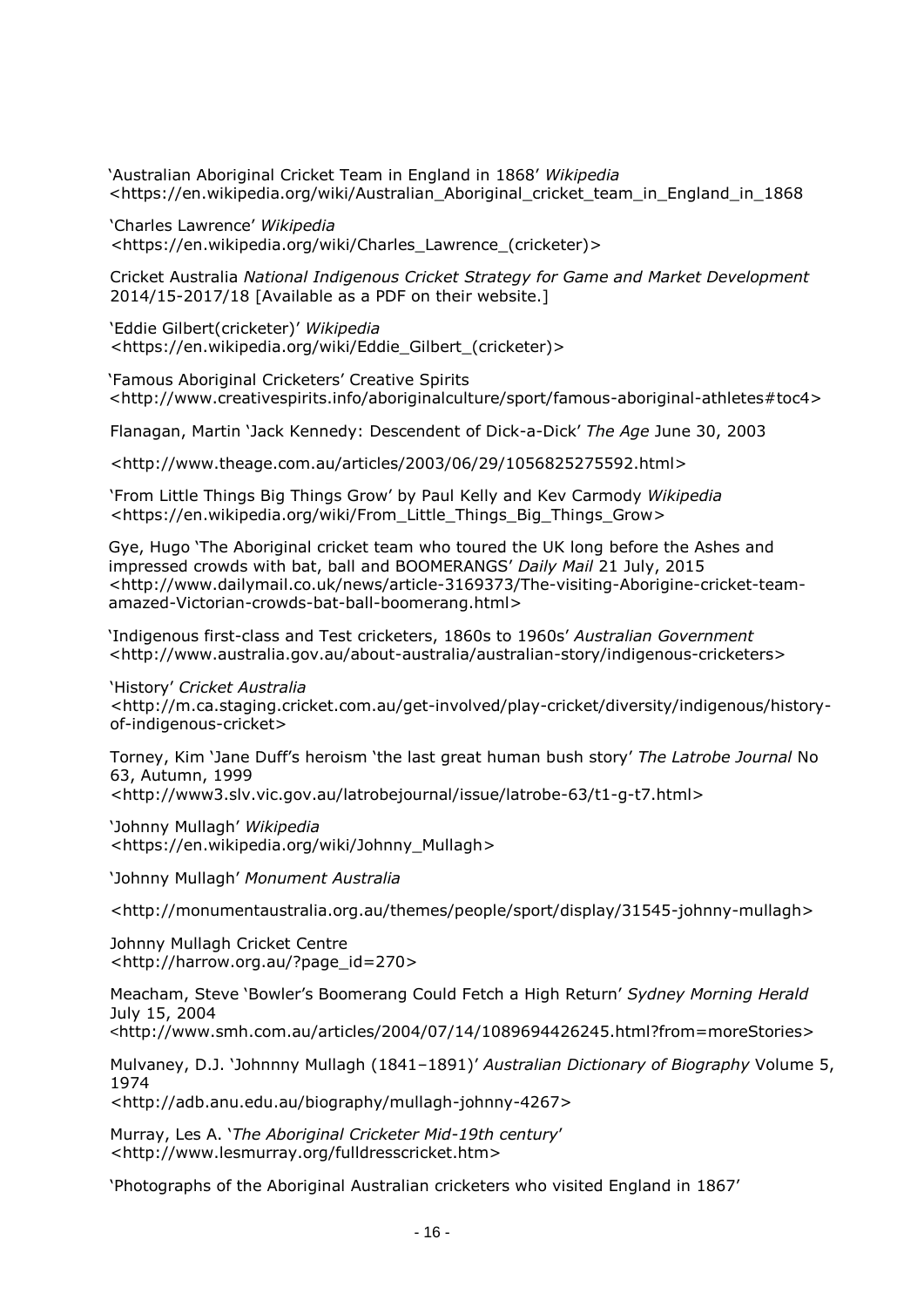Dawson, Patrick, (photographer.) Produced [1867?] Bookmark**:** [<http://trove.nla.gov.au/version/206842821>](http://trove.nla.gov.au/version/206842821)

Ramsey, Andrew 'More Focus on Indigenous Talent' *Cricket.com.au* 20 December 2015 [<http://www.cricket.com.au/news/feature/indigenous-cricketers-targeted-by-cricket](http://www.cricket.com.au/news/feature/indigenous-cricketers-targeted-by-cricket-australia-faith-thomas/2015-12-20)[australia-faith-thomas/2015-12-20>](http://www.cricket.com.au/news/feature/indigenous-cricketers-targeted-by-cricket-australia-faith-thomas/2015-12-20)

Sampson, David 'Strangers in a Strange Land: The 1868 Aborigines and other Indigenous performers in Mid Victorian Britain.' Australasian Digital Theses Program. University of Sydney, 2000.

<https://opus.lib.uts.edu.au/bitstream/10453/20012/12100/02Whole.pdf>

Sengupta, Arunahba 'Johnny 'Unaarrimin' Mullagh — the greatest Aboriginal cricketer of his day' *Cricket Country* August 13, 2014

<http://www.cricketcountry.com/articles/johnny-unaarrimin-mullagh-the-greatestaboriginal-cricketer-of-his-day-170788>

'The 1868 Aboriginal Cricket Team [Transcript]' *The Sports Factor ABC Radio National* 17 August 2001

<http://www.abc.net.au/radionational/programs/sportsfactor/1868-aboriginal-cricketteam/3490236#transcript>

Webb, Carolyn 'The story of young children's survival in Wimmera bush for nine days endures 150 years on' *The Age* August 11, 2014.

<http://www.theage.com.au/victoria/story-of-young-childrens-survival-in-wimmera-bushfor-nine-days-endures-150-years-on-20140810-101l2y.html>

Whimpress, Bernard 'Johnny Mullagh: Western District Hero Or the Black Grace?' *Aboriginal History* 18:2, 1994, pp.95–102. <http://press.anu.edu.au/wp-content/uploads/2016/02/article108.pdf>

## **INTERNET RESOURCES – ABORIGINAL HISTORY & CULTURE**

'Aboriginal Heroes: Episodes in the Colonial Landscape' by Dale Kerwin [<http://www.qhatlas.com.au/content/aboriginal-heroes-episodes-colonial-landscape>](http://www.qhatlas.com.au/content/aboriginal-heroes-episodes-colonial-landscape)

Aboriginal Kinship Systems <http://austhrutime.com/kinship\_systems.htm>

'Aboriginal Resistence Heroes' <http://www.mabonativetitle.com/info/aboriginalResistanceHeroes.htm>

'Australian Aboriginal Kinship' *Wikipedia <*http://en.wikipedia.org/wiki/Australian\_Aboriginal\_kinship>

Central Lands Council *Kinship & Skin Names* <http://www.clc.org.au/articles/info/aboriginal-kinship>

'From Little Things Big Things Grow' by Paul Kelly and Kev Carmody. [<https://en.wikipedia.org/wiki/From\\_Little\\_Things\\_Big\\_Things\\_Grow>](https://en.wikipedia.org/wiki/From_Little_Things_Big_Things_Grow)

'Jarwardjali' *Wikipedia* <https://en.wikipedia.org/wiki/Jardwadjali>

## **INTERNET RESOURCES – OTHER TOPICS**

'Teaching Values Education: An Intrinsic Case Study' Stephen Connolly & Sorrel Penn-Edwards *Griffith University, Centre for Applied Language, Literacy & Communication Studies* <<http://www98.griffith.edu.au/dspace/bitstream/handle/10072/2496/31028.pdf?sequence=1>>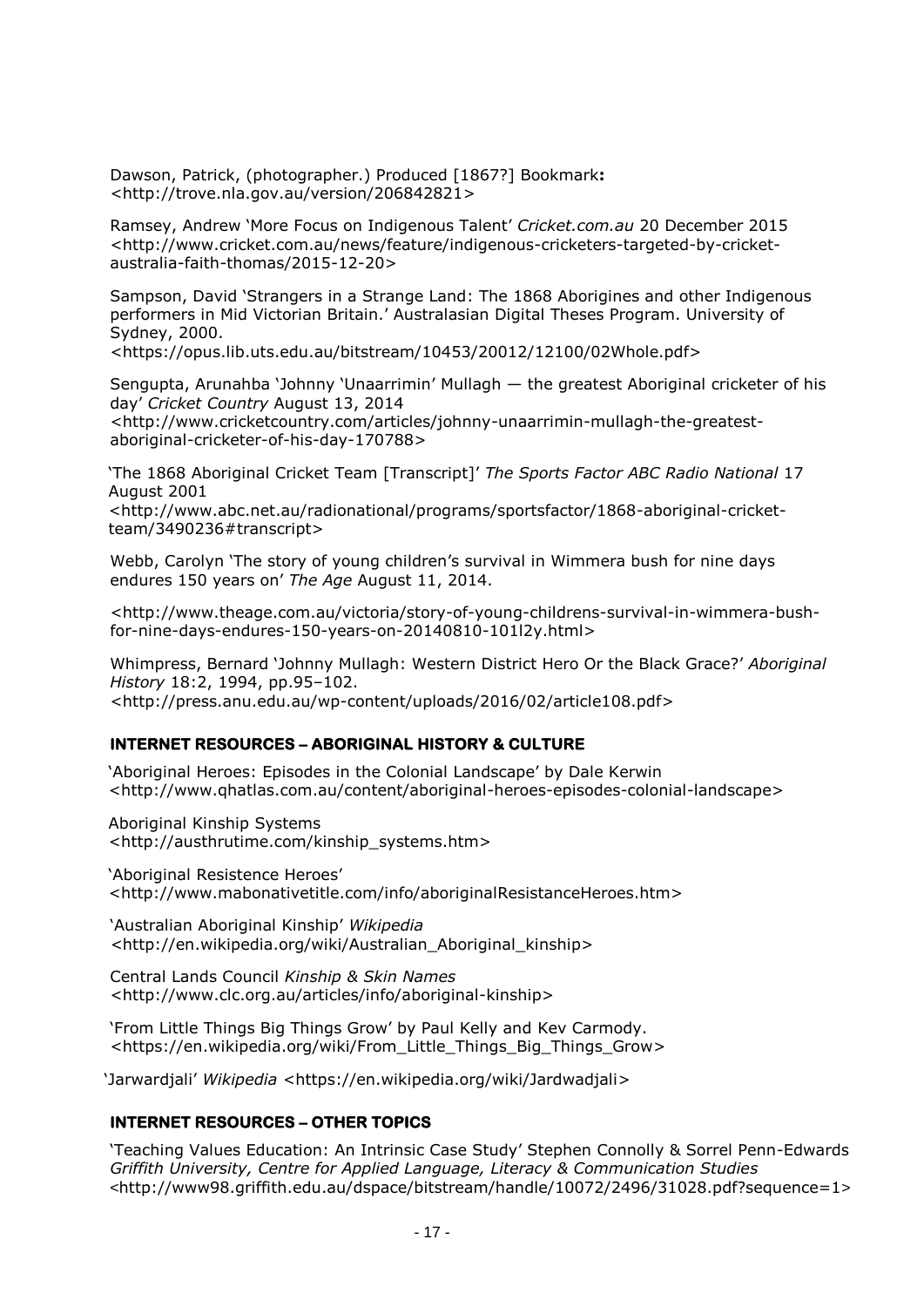## **ABOUT THE WRITERS**

## **ABOUT THE AUTHOR**

**Mark Greenwood's** award winning books examining history, myths and legends have been published and honored internationally.

*Simpson and His Donkey* was a CBCA Honour Book and a USBBY Outstanding International Book. *Jandamarra*, illustrated by Terry Denton, was shortlisted for the CBCA Eve Pownall Award for 2014, the NSW Premier's Literary Awards Patricia Wrightson Prize for Children's Literature and the *West Australian* Young Readers' Book Awards.

Mark often teams with his wife, illustrator Frané Lessac, to produce books that promote an understanding of multicultural issues, such as *Drummer Boy of John John*, *Magic Boomerang*, *Outback Adventure*, and *Our Big Island*.

Their recent books include *The Mayflower* and *Midnight – the story of a light horse*.

Mark's new release in 2016 is *Boomerang and Bat*, illustrated by Terry Denton.

Visit Mark's website for further information: [<http://www.markgreenwood.com.au/>](http://www.markgreenwood.com.au/)

and his author page on Facebook: [<https://www.facebook.com/Mark-Greenwood-494532914050136/?fref=ts>](https://www.facebook.com/Mark-Greenwood-494532914050136/?fref=ts)

See also: 'Meet the Author & Illustrator Mark Greenwood & Frané Lessac' *Literacy, families and learning* <http://trevorcairney.blogspot.com.au/2011/03/meet-author-illustrator-markgreenwood.html>

## **ABOUT THE LLUSTRATOR**

**Terry Denton** is one of Australia's busiest literary creative forces and his work as a writer and illustrator can be found in popular children's titles such as the *Gasp*! series (now an animated TV series), Terry Denton's *Bumper Book of Silly Stuff to D*o and the *Wombat and Fox* series. His work with writer Andy Griffiths on the *Just*! series, *The Bad Books, What Body Part is That?* and *The Cat on the Mat is Flat* is universally loved, as is the Denton/Griffiths epic *Treehouse* series. Terry is also a fine artist exhibiting around inner Melbourne.

Terry has illustrated more than 100 books, twenty of which he has also written. He won both the Multicultural Book of the Year and the Best Designed Picture Book in 1993. In 2003 and 2008 he was shortlisted for the Aurealis Award. His work has also won more than 50 children's choice awards throughout Australia. In 2008 *Just Shocking!* won all six children's choice awards in Australia. He has also been shortlisted by the CBCA many times. Visit his websites for further information: <http://www.terrydenton.com/terrys\_website/Welcome.html>

See also: 'Andy Griffiths and Terry Denton', a conversation between Andy Griffiths and Terry Denton, chaired by Anna McFarlane, publisher, Children's Books, Pan Macmillan, Children's Book Council of Australia Conference, Sydney, May 2006:

<http://andygriffiths.com.au/articles/theillustratorascoauthor>

See also: Bradford, Clare 'Know the illustrator: Terry Denton' *Magpies* Vol.4 No.1 March 1989 pp.18–19.

## **ABOUT THE AUTHOR OF THESE NOTES**

**Dr Robyn Sheahan-Bright** operates *justified text* writing and publishing consultancy services, has published widely on children's and YA literature, and in 2011 was the recipient of the CBCA (Qld Branch) Dame Annabelle Rankin Award for Distinguished Services to Children's Literature in Queensland, in 2012 the CBCA (National) Nan Chauncy Award for Outstanding Services to Children's Literature in Australia, and in 2014, the QWC's Johnno Award.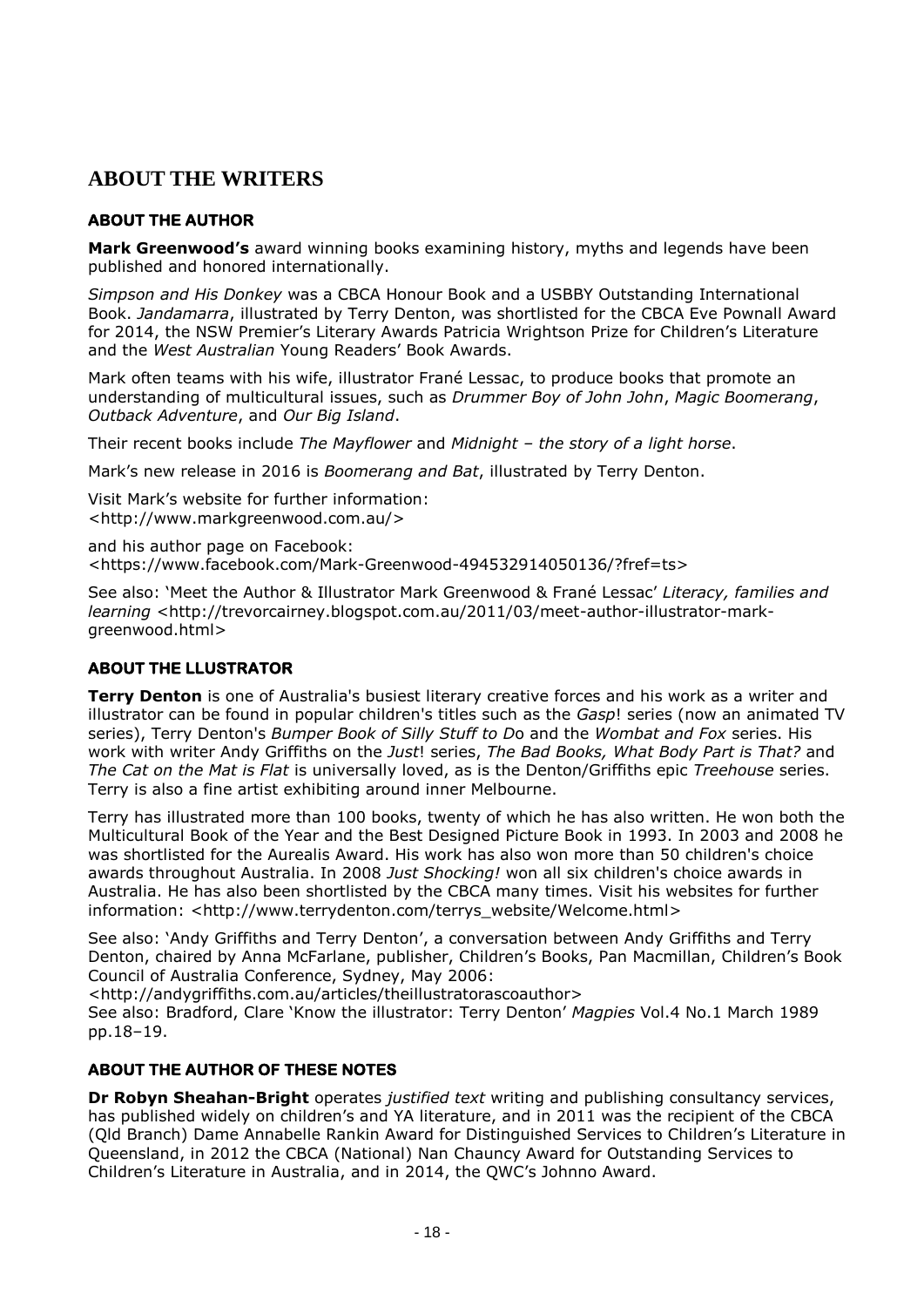## <span id="page-18-0"></span>**COMPREHENSION QUIZ**

## **Questions:**

- 1. What is Johnny Mullagh's Aboriginal name?
- 2. Where did Johnny and his friends go hunting?
- 3. Who encouraged and took the team to England?
- 4. What ship took them to England?
- 5. What famous cricket ground did they play at in England?
- 6. What is the traditional name of the team member who died in England?
- 7. Why was Johnny Mullagh offended in York?
- 8. How many matches did they play in England?
- 9. What happened to the men when they returned home?
- 10.Where did Johnny end his days?



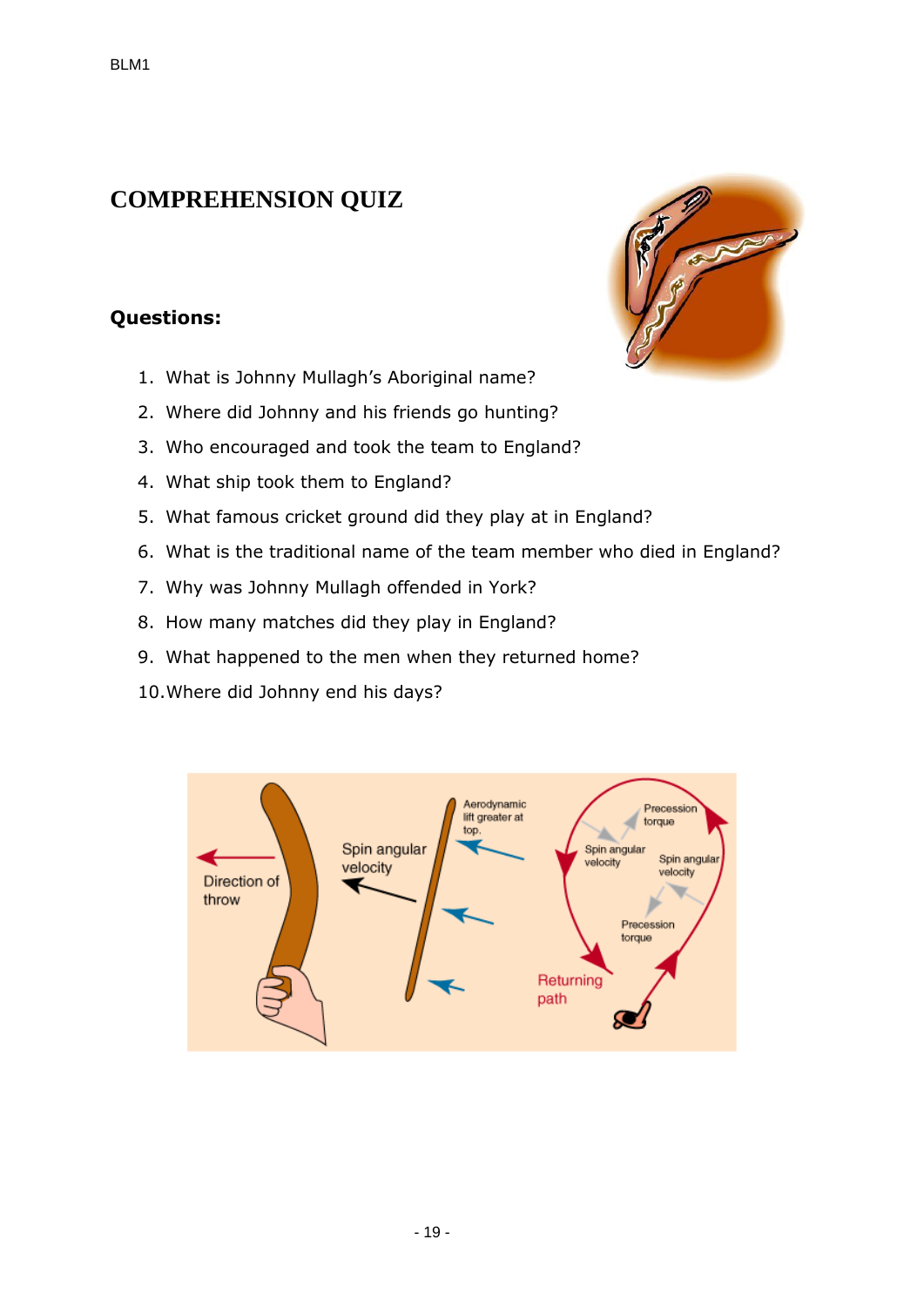**Answers:** 1. Unaarrimin. 2. Lake Wallace. 9. Charles Lawrence. 4. Parramatta. 5. Lords. 6. Bripumyarrimin (King Cole). 7. The team were denied service in the luncheon tent. 8. Forty-seven. 9. They went back to the stations where they worked. 10. In a rabbiter's shack at the back of Pine Hills.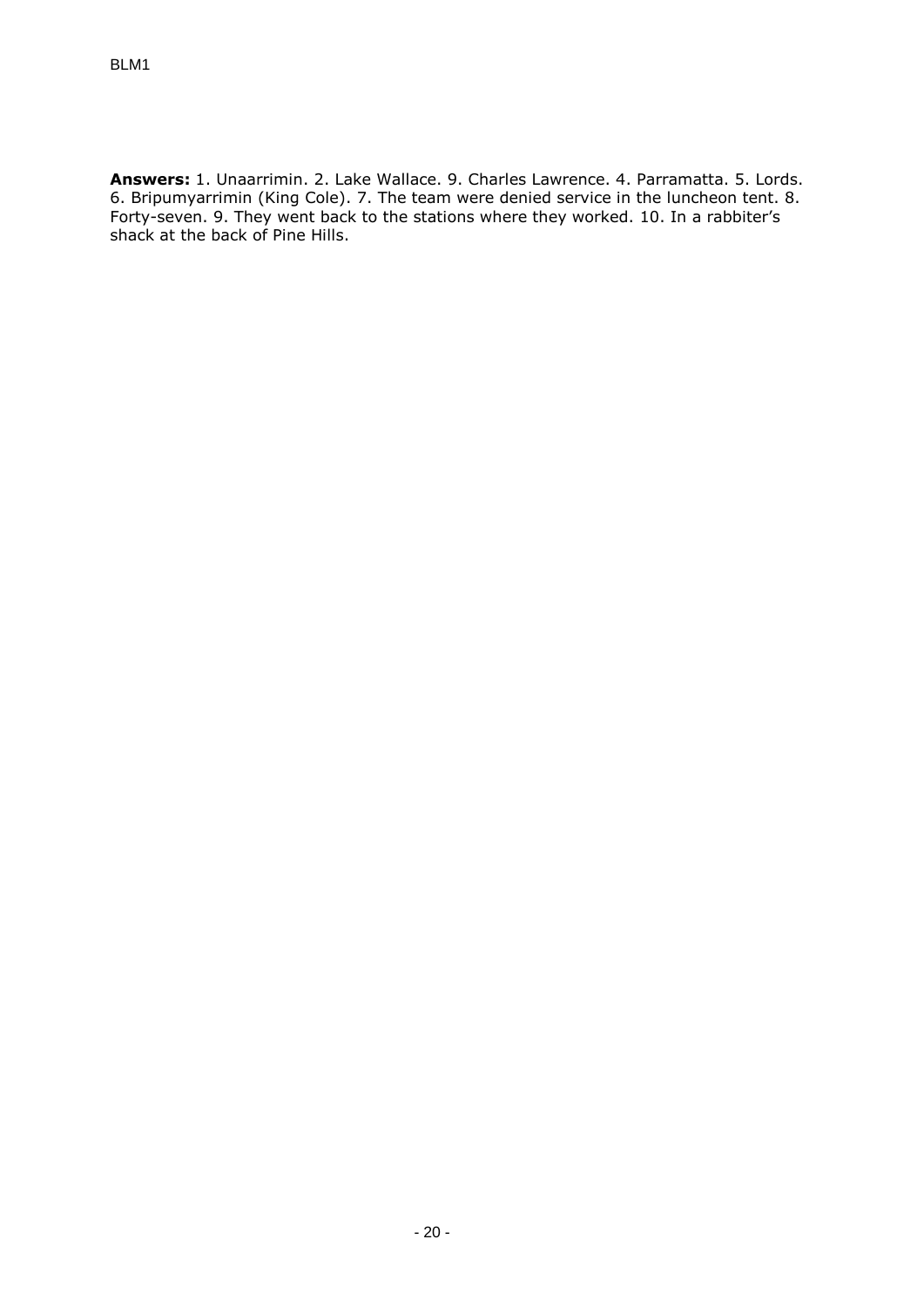## <span id="page-20-0"></span>**FIRST ELEVEN**

Enlarge to A3 this extraordinary painting of the team, and use it as the centrepiece in a collaged response to the ideas suggested in these notes.



*The First Australian Cricket Team to Tour England 1868, image by Dave Thomas, 2001.*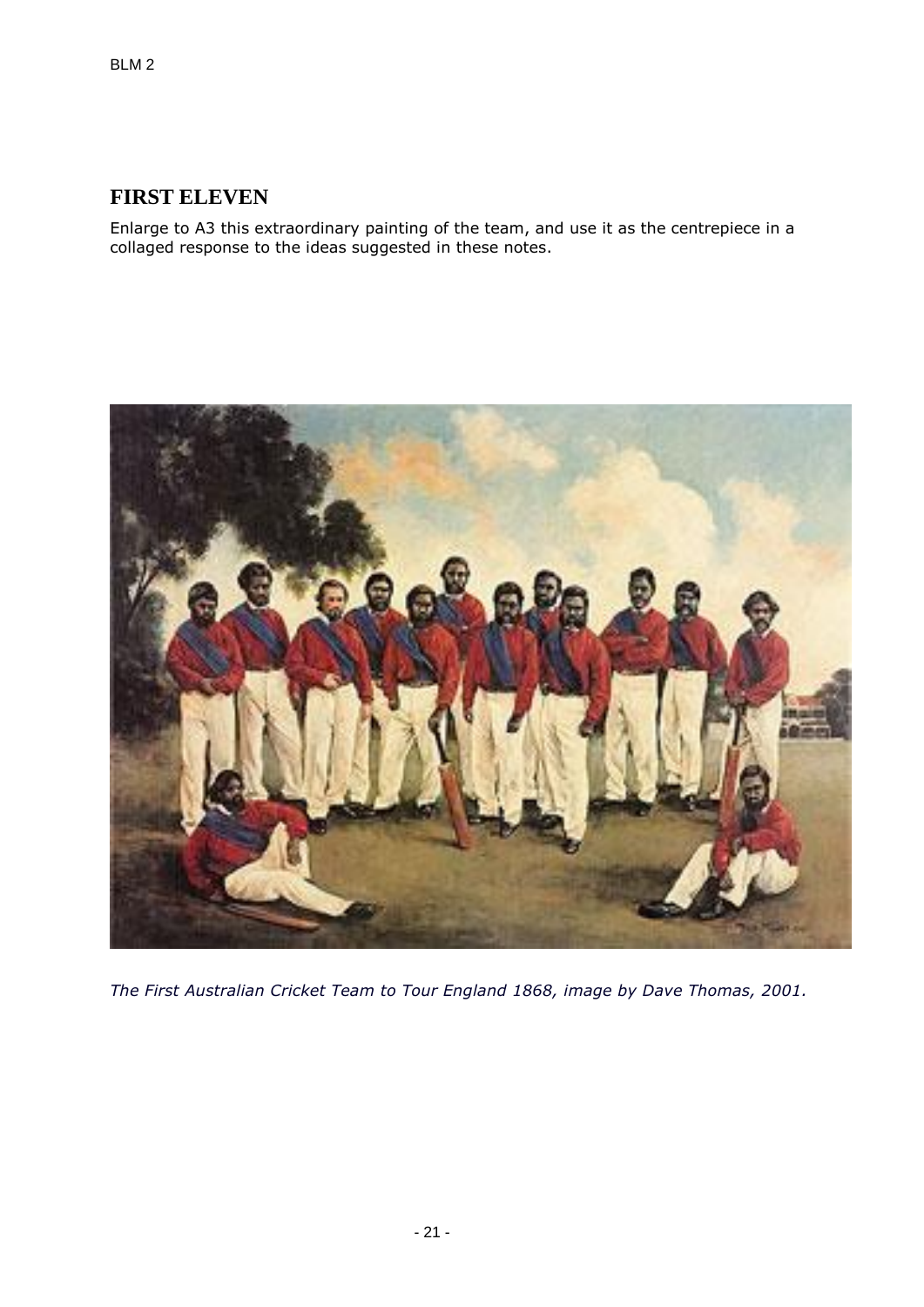## **STORY STARTER**